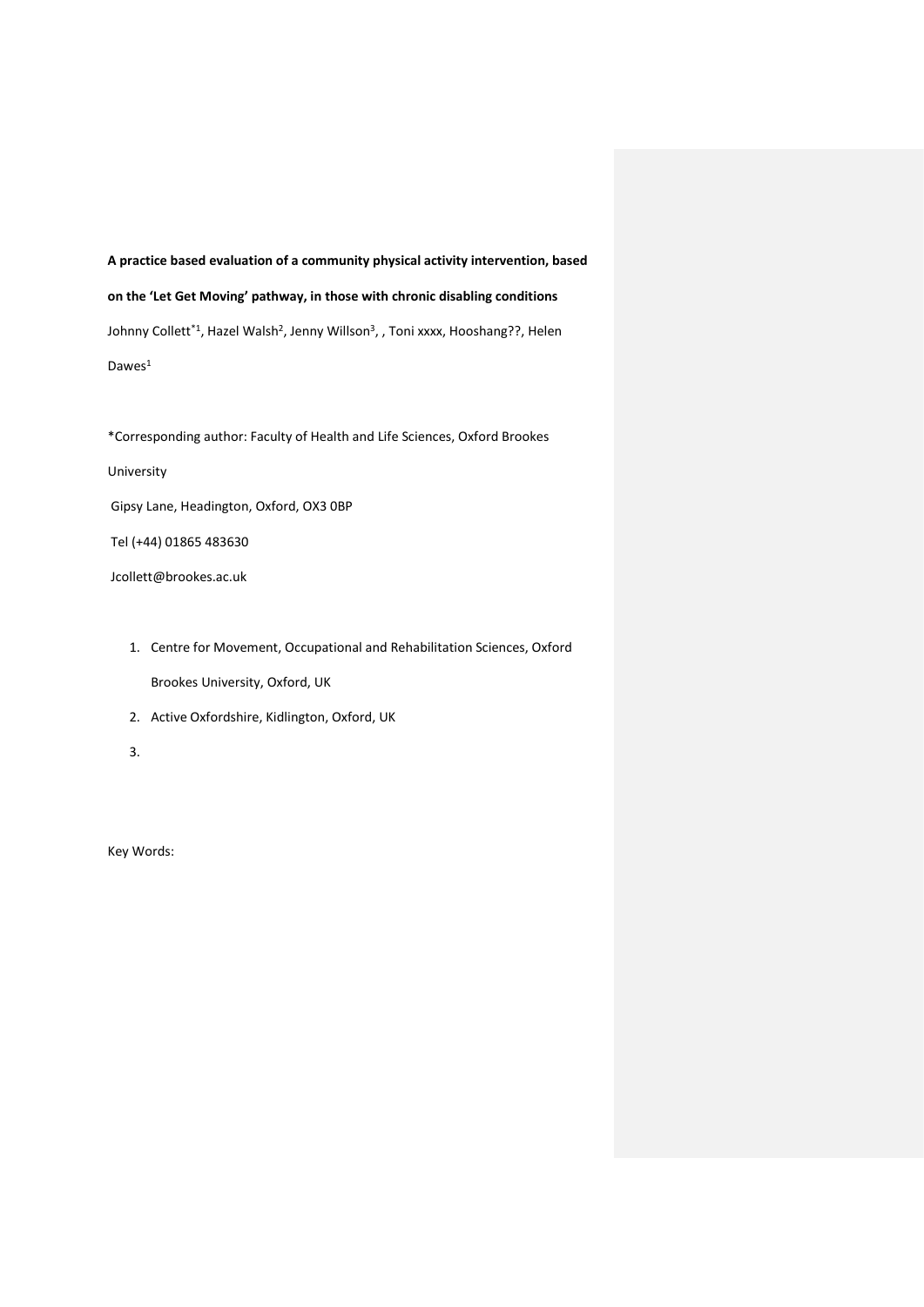#### **ABSTRACT**

**Background** There is limited evidence to inform extent to which physical activity interventions for the general population are appropriate for those with chronic disabling conditions.

**Aim** To evaluate the comparative effectiveness of a community physical activity intervention

**Methods** A pragmatic practice-based evaluation of a community physical activity intervention based on the Let's Get Moving pathway. The evaluation took place in Oxfordshire, UK. January 2014 and March 2016

#### **Results**

**Conclusion**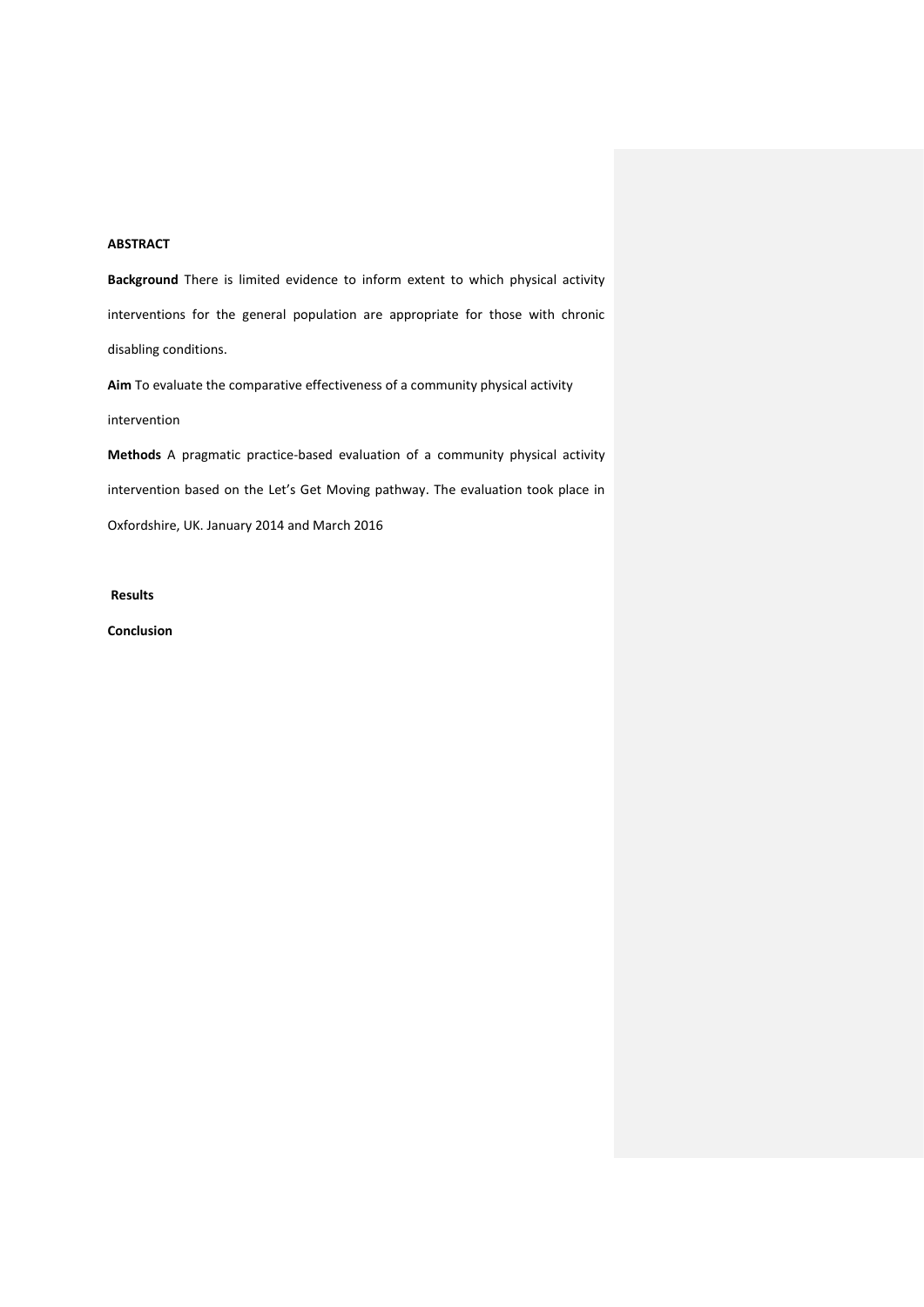# **INTRODUCTION**

The benefits of physical activity (PA) for health and wellbeing to the individual are well established and result in wider economic[\[1\]](#page-16-0) and societal gains [\[2,](#page-16-1) [3\]](#page-16-2). Inactivity is a major concern for public health and in the UK with a large proportion of the population inactive[\[4\]](#page-16-3). Lower levels of physical activity are found in those with chronic disabling condition [\[5\]](#page-16-4), who face barriers to participation[\[6\]](#page-16-5). However, evidence suggests that essentially these individuals are no different from the general population in their response to exercise[\[3,](#page-16-2) [7\]](#page-16-6) and regular physical exercise has been shown to slow disease progression and produce significant improvements in mobility, functionality, health and wellbeing [\[3,](#page-16-2) [8\]](#page-16-7).

The UK's departments of Health's Let's Get Moving (LGM) pathway is a behaviour change intervention for physical activity to commission at a local level[\[9\]](#page-17-0). LGM provides a systematic way to screen and identify sedentary adults and offer a brief intervention to support behaviour change, centred on motivational interviewing [\[9\]](#page-17-0). Studies have indicated LGM is feasible to deliver [\[10,](#page-17-1) [11\]](#page-17-2) and has the potential to be cost effective in the primary care setting [\[11,](#page-17-2) [12\]](#page-17-3). However, data demonstrating the effectiveness of the pathway remains limited[\[13\]](#page-17-4) and there is a need for evidence to guide local commissioning and provision. It is acknowledged that significant health inequalities exist for those with disabilities in the UK in terms of participating in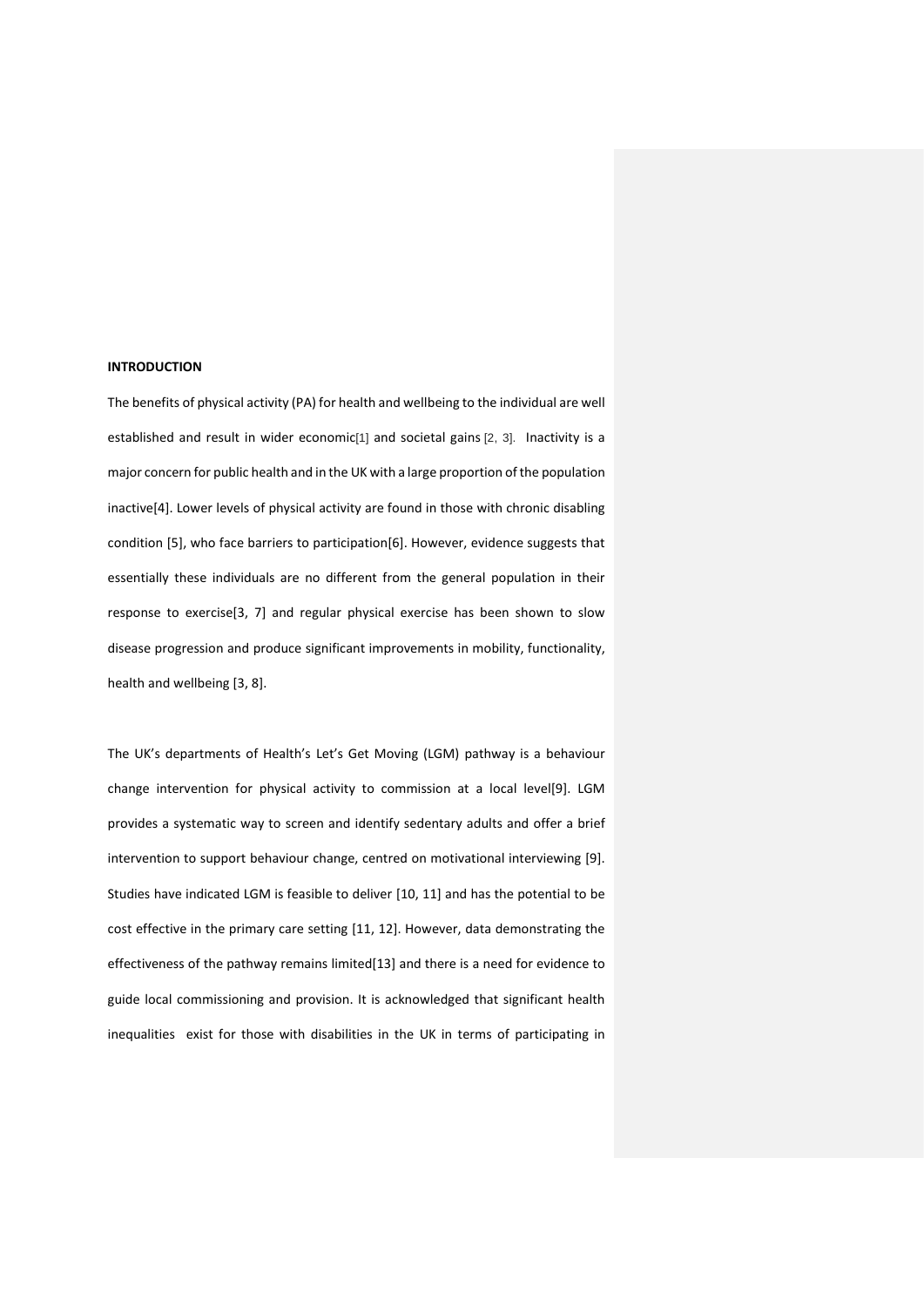physical activity [\[9\]](#page-17-0) and, although guidelines suggest adjustments to the pathway for individuals with impairments[\[14\]](#page-17-5), it has yet to be established the extent to which the delivery of LGM is appropriate for those with chronic disabling conditions.

This was pragmatic practice-based evaluation LGM pathway commissioned in Oxfordshire. We explored the utility of the program at recruiting and retaining individuals with chronic disabling conditions and its comparative effectiveness.

# **METHODS**

# DESIGN

A pragmatic practice-based evaluation, following recommendations of the of the 'Standard Evaluation framework for PA interventions'[\[15\]](#page-17-6), of a community physical activity intervention.

#### SETTING

Participants were identified, recruited, assessed and the intervention took place in Oxfordshire, UK. The pathway was commissioned in 2013 through Sport England's *'Get Healthy, get into sport program'* and co-ordinated by Oxfordshire Sport and Physical Activity (OXSPA), a county sports partnership

# PARTICPANTS

## *Recruitment:*

Multiple entry points were used to recruit people into the pathway these were broadly classified as: 1) 'Self-referral', 2) 'Health referral' and 3) 'non-health referral'.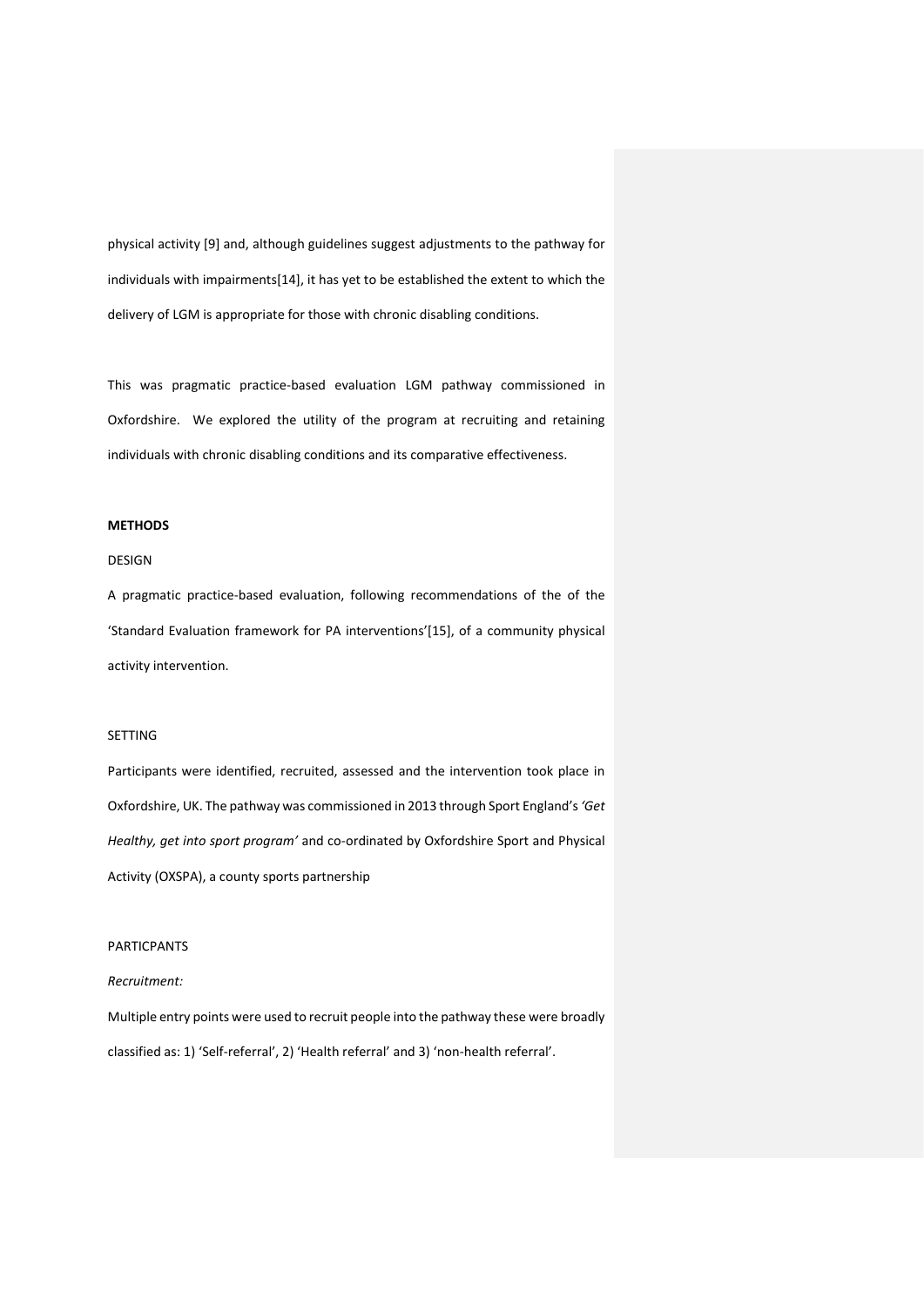Individuals were able to self-refer online via the OXSPA website or by returning a referral card. OXSPA used a number of marketing and promotional tools to raise public awareness of the program and to encourage people to refer themselves. Including posters distributed and displayed at 325 sites in a range of locations (colleges, coffee shops, libraries, workplaces), promotional video and case studies on OXSPA website, news articles and community events.

# **Commented [A1]:** Poss move detail to supplement

#### Health professional referral

OXSPA promoted the program to potential referrers and offered half day training sessions on the Health benefits of PA, raising the issue of PA with patients and providing support to them changing their behaviour. The program focused on primary care providers (GP surgeries/health centres), but hospital based services and pharmacies were also targeted. Referrals were made to OXSPA sport development officers who assessed eligibility and enrolled participants

# Non-health referral

The process for non-health refers mirrored that of health referrals. Non-health referrers targeted were employers, community enterprises and service providers.

### *Enrolment:*

People were recruited by the above means were confirmed eligible for the program at a baseline assessment performed over the phone by a sports development officer at OXSPA. The eligibility criteria were 1) adult (≥16 years) and 2) scoring '0' (< 1 session **Commented [A2]:** Poss move some detail to supplement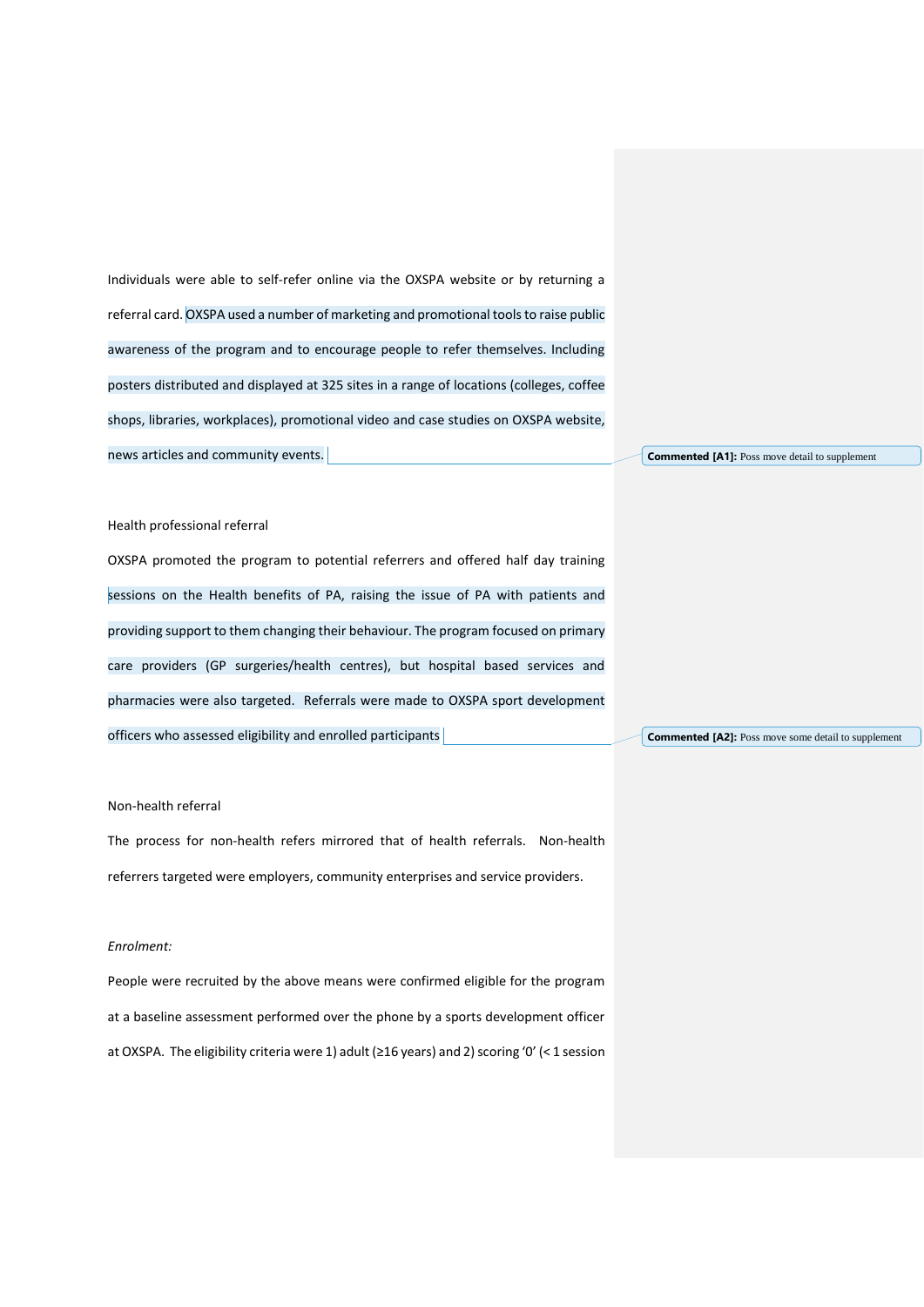of 30 mins exercise/week) on the single item activity measure (ref), this was adjusted after the 8th Oct 2014 to scoring either 0 or 1. For an individual's data to be included participants also had to consent to their data being used for evaluation.

# **Intervention**

During the baseline assessment participants were verbally informed about the available activities in their area by the sports development officer and asked for their preference for motivational interview timings. An information pack, which included vouchers for subsidised activities available from their local leisure provider, was mailed to their address. Local authority contracted leisure providers were responsible for developing and delivering activities suitable subsidised for sedentary individuals and local promotion. Available activities and subsidies varied over time and according to local provision (examples available: https://www.getoxfordshireactive.org/find-anactivity).

Motivational interview were conducted by qualified motivational interviewers who delivered the sessions over the telephone. Participants received a maximum of 3 motivation interview sessions over a 3month period. Motivational interview schedule was determined by the participant and motivational interviewer. Participants chose how to increase physical activity, which may have included structured, including those available from the local leisure provider, and unstructured activities.

#### **Assessment**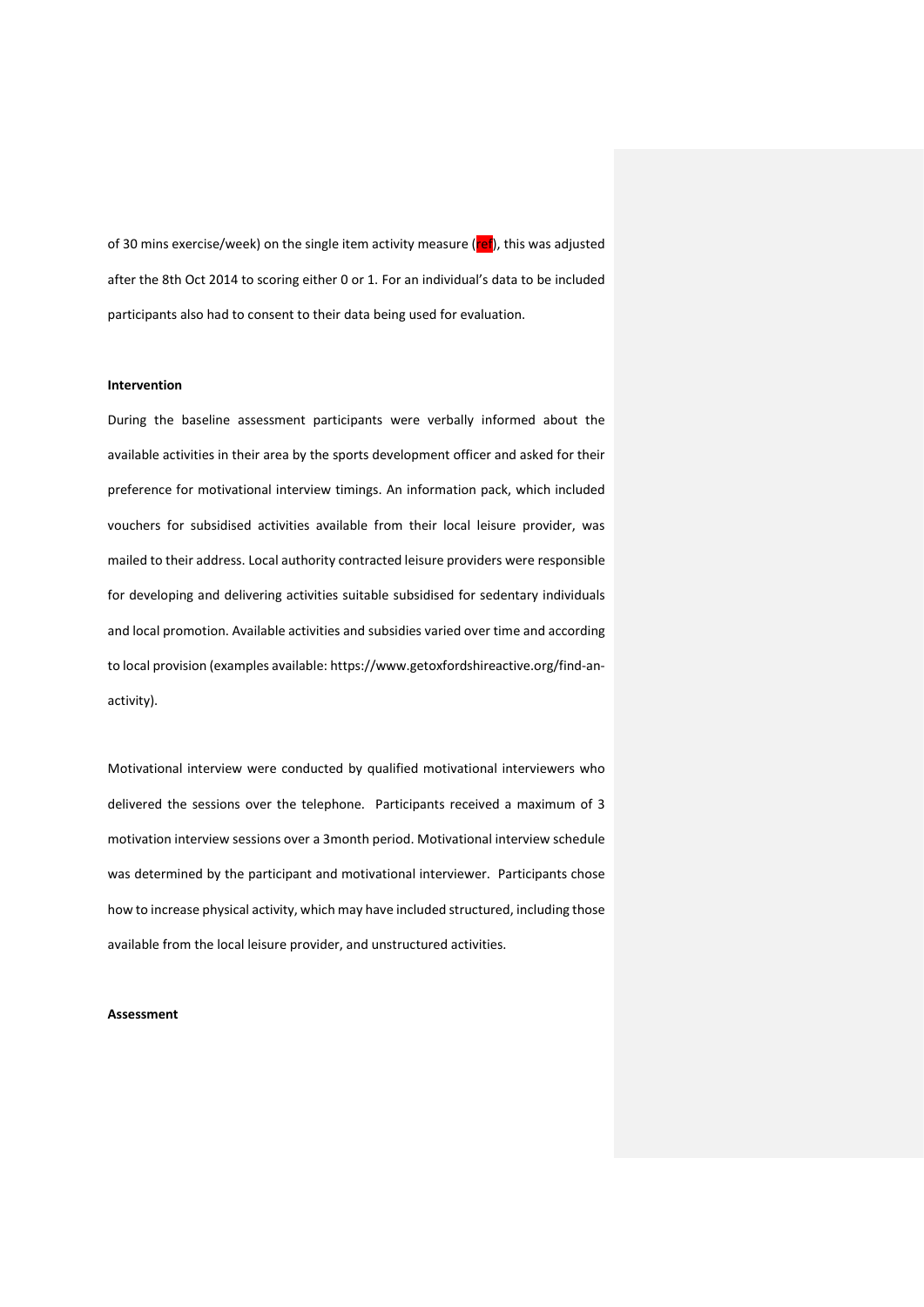Demographic information of age, sex, ethnicity, long-term health problems and chronic disabling condition was ascertained via referral cards or on-line sign ups. Assessments were at enrolment (baseline) and followed up, 3months, 6months and 12months, a £20 gift voucher or donation to charity was offered for taking part in follow up assessments.

All assessments were carried out over the phone unless a paper version was specifically requested. Data was accepted up to one month after the secluded assessment date.

#### *Physical activity*

The primary outcome was physical activity (total MET-minutes per week) measured using the International Physical activity Questionnaire (short) telephone format (IPAQ) and was administered[\[16\]](#page-17-7) and processed according to guidelines [\[17\]](#page-17-8). Metabolic equivalents were assigned to the amount of time spent in Vigorous (8.0METs x minute), Moderate (4.0 x minute) and Walking (3.3 x minute) domains in the previous 7 days. Time spent sitting and time spent doing sport (an additional question for 'Get Healthy, Get Active' projects) were also recorded but not included in the calculation of total MET-minutes per week.

#### *Perceived Health and well-being*

Health outcome was measured using the EQ-5D-5L (telephone version). The EQ-5D-5L is comprised of a descriptive system and an index score. The descriptive system comprises the following 5 dimensions: mobility, self-care, usual activities,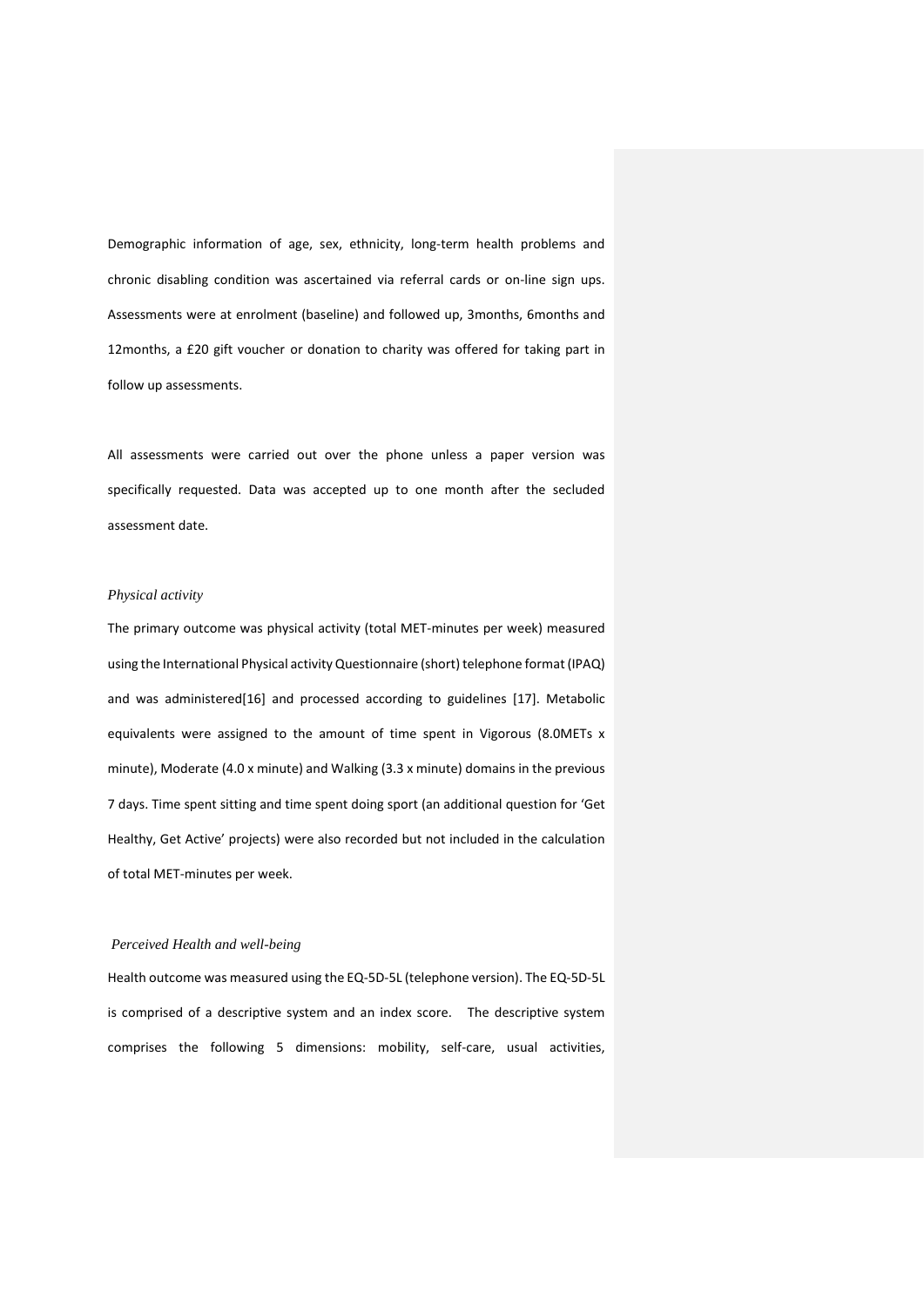pain/discomfort and anxiety/depression. Each dimension has 5 levels: 1) No problems, 2) Slight problems, 3) Moderate problems, 4) Severe problems, 5) Extreme problems. The index score asks individuals to rate their health according to a 0 to 100 scale ('0 worst health you can imagine – 100 best health you can imagine') and used to indicate health related quality of life[\[18\]](#page-17-9).

#### **Process**

All participants were given an exit questionnaire upon finishing the intervention, question asked about their experience of the program and attitude to physical activity on a three point scale. The questions were administered either after their 3months assessment or if they chose to formally discontinue intervention.

#### **Analysis**

Groups were formed according whether a participant had a long term illness, health problem or disability that limited their daily activities (LTC group) or not (no-LTC). All statistical analysis was analysis was performed in SPSS v 25. To compare nominal demographic data Pearson *X* <sup>2</sup> analysis was used, post hoc differences were determined using z-tests with Bonferroni adjusted p-values, continuous data was analysed using an independent samples T-test. Outcome analysis was based on the intention-to-treat principle including all participants that enrolled, with baseline Observation Carried Forward (BOCF), used to impute missing data. The Individual PA response was calculate from IPAQ data as the proportion of people that achieved UK government guidelines for 19-64 year olds [\[19\]](#page-17-10) and for perceived health the proportion that changed EQ5D-5L VAS by 5 points (minimal important difference) [\[20\]](#page-17-11).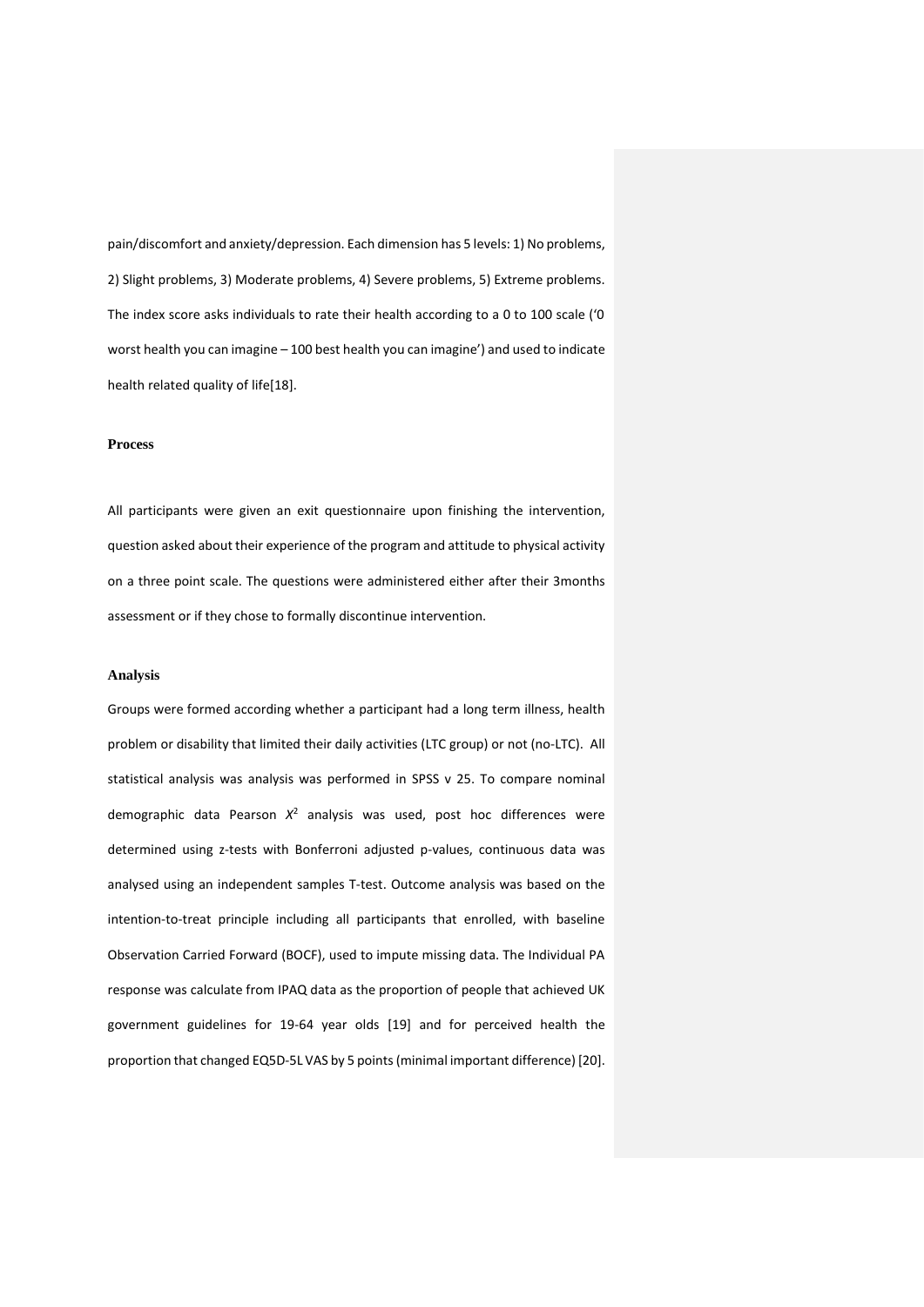These data over assessments was analysed using the generalized estimating equations procedure, reported with between group odds ratios. To analyse within and between groups average responses a general linear model was used with Partial  $\eta^2$  reported as an estimate of effect size. Alpha was set as 0.05.

# Results

#### **Recruitment and participant flow**

Participant flow can be found in figure 1, between January 2014 and March 2016, 812 people were referred, most (59.0%) by either a health professional (41.6%) or nonhealth referrers (17.4%). Sixty nine health organisations referred to the program. The number of referrals per referrer varied considerably (median= 2, mode= 1, range=42- 1), with the top 9 referrers accounting for 50% of referrals. Seventeen non-health organisation referred and also varied in number of referrals per individual referrer (median= 3, mode= 1, range=77-1), with one referrer, accounting for over 50% of referrals (a community enterprise).

Twenty three referred people failed eligibility criteria with most of the 264 people excluded prior to the baseline assessment due to not wanting to take part or becoming uncontactable (91.3% of those excluded). 548 individuals enrolled in the program and performed the baseline assessment. Attrition of individuals assessed was relativity stable over time with over time with 71.1%, 65.5% and 67.7% of those enrolled loss to follow up at 3, 6 and 12 months respectively (Figure 1).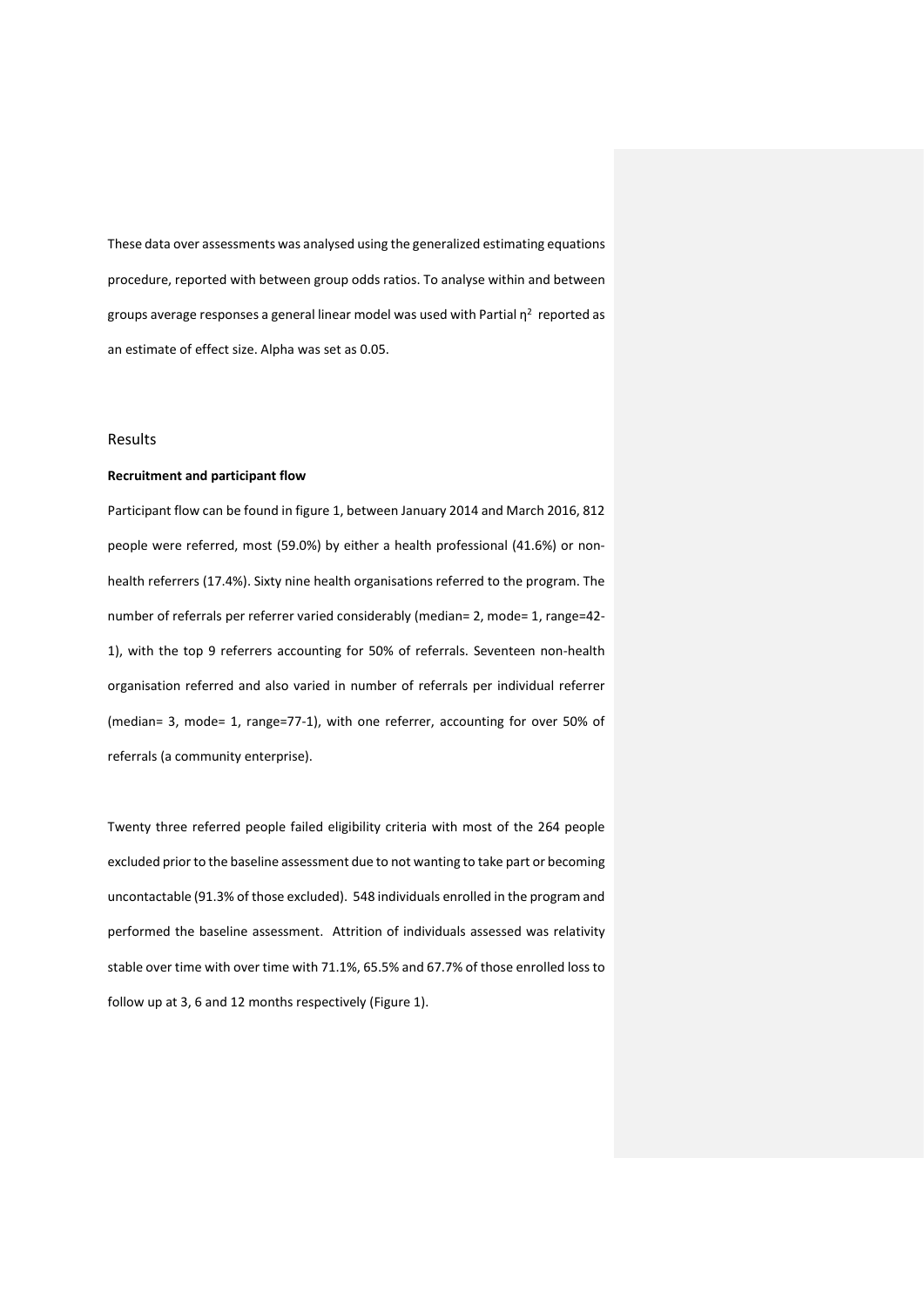#### **Referral and enrolment demographics and baseline outcome data**

Table 1 shows the demographic and group characteristics at referral and enrolment. Irrespective of group the majority of individuals referred and enrolled were women, aged over 35years and white. A greater proportion of LTC were in the 55+ age category and less in the 35-54 years than no-LTC at both referral (p<0.001) and enrolment (p=0.001). A greater proportion of with LTC group were referred through the health referral route (p>0.001) and a greater proportion of those with LTC enrolled (p>0.001).

|                       |                         | Referred          | Referred          | Enrolled          | Enrolled          |
|-----------------------|-------------------------|-------------------|-------------------|-------------------|-------------------|
|                       |                         | <b>LTC</b>        | No-LTC            | <b>LTC</b>        | No-LTC            |
| N                     |                         | 264               | 525               | 214               | 334               |
| Sex                   |                         |                   | $P = 0.898$       |                   | $P = 0.620$       |
|                       | Male $(%$               | 28.2 <sup>a</sup> | 28.7 <sup>a</sup> | 29.0 <sup>a</sup> | 27.0 <sup>a</sup> |
|                       | Female (%)              | 71.8 <sup>a</sup> | 71.3 <sup>a</sup> | 71.0 <sup>a</sup> | 73.0 <sup>a</sup> |
| Age (years)           |                         |                   | P > 0.001         |                   | $P = 0.001$       |
|                       | 16-19 (%)               | 1.5 <sup>a</sup>  | 3.2 <sup>a</sup>  | 0.9 <sup>a</sup>  | 2.8 <sup>a</sup>  |
|                       | 20-34 (%)               | $19.5^a$          | $25.5^a$          | 19.3 <sup>a</sup> | 23.8 <sup>a</sup> |
|                       | 35-54 (%)               | 36.8 <sup>a</sup> | $48.3^{b}$        | 32.8 <sup>a</sup> | $47.8^{b}$        |
|                       | $55+$ (%)               | 42.1 <sup>a</sup> | $23.0^{b}$        | 41.5 <sup>a</sup> | 25.6 <sup>b</sup> |
| <b>Ethnicity</b>      |                         |                   | $P = 0.850$       |                   | $P = 0.557$       |
|                       | Asian/Asian British (%) | 4.3 <sup>a</sup>  | 5.7 <sup>a</sup>  | 4.4 <sup>a</sup>  | 7.4 <sup>a</sup>  |
|                       | Black/Black British (%) | 3.1 <sup>a</sup>  | 3.4 <sup>a</sup>  | 2.4 <sup>a</sup>  | 3.7 <sup>a</sup>  |
|                       | Mixed (%)               | 2.8 <sup>a</sup>  | 3.4 <sup>a</sup>  | 2.4 <sup>a</sup>  | 3.4 <sup>a</sup>  |
|                       | White (%)               | 87.4 <sup>a</sup> | 85 <sup>a</sup>   | 88.3 <sup>a</sup> | $83.1^{a}$        |
|                       | Other (%)               | 2.4 <sup>a</sup>  | 2.6 <sup>a</sup>  | 2.4 <sup>a</sup>  | 2.7 <sup>a</sup>  |
| <b>Referral route</b> |                         |                   | P > 0.001         |                   | P > 0.001         |
|                       | Self (%)                | 17.0 <sup>a</sup> | 52.6 <sup>b</sup> | 16.2 <sup>a</sup> | $41.4^{b}$        |
|                       | Health                  | $64.4^{\circ}$    | 17.1 <sup>b</sup> | 65.2 <sup>a</sup> | 37.8 <sup>b</sup> |
|                       | Non-Health (%)          | 18.6 <sup>a</sup> | 30.3 <sup>a</sup> | 18.6 <sup>a</sup> | 20.8 <sup>a</sup> |
| Enrolled in program*  |                         |                   | P > 0.001         |                   |                   |
|                       | $(\%)$                  | 81.1 <sup>a</sup> | $64.2^{b}$        |                   |                   |

At referral 34.4% (n=102) of those with LTC had impairments in 2 or more categories, at enrolment this was 39.7% (n= 85). The order of impairments in terms of frequency reported were: Pain, (Referral: n=116, Enrolment: n=97), Mobility (Referral: n=126, Enrolment: n=93), Mental health (Referral: n=111, Enrolment: n=86), Fatigue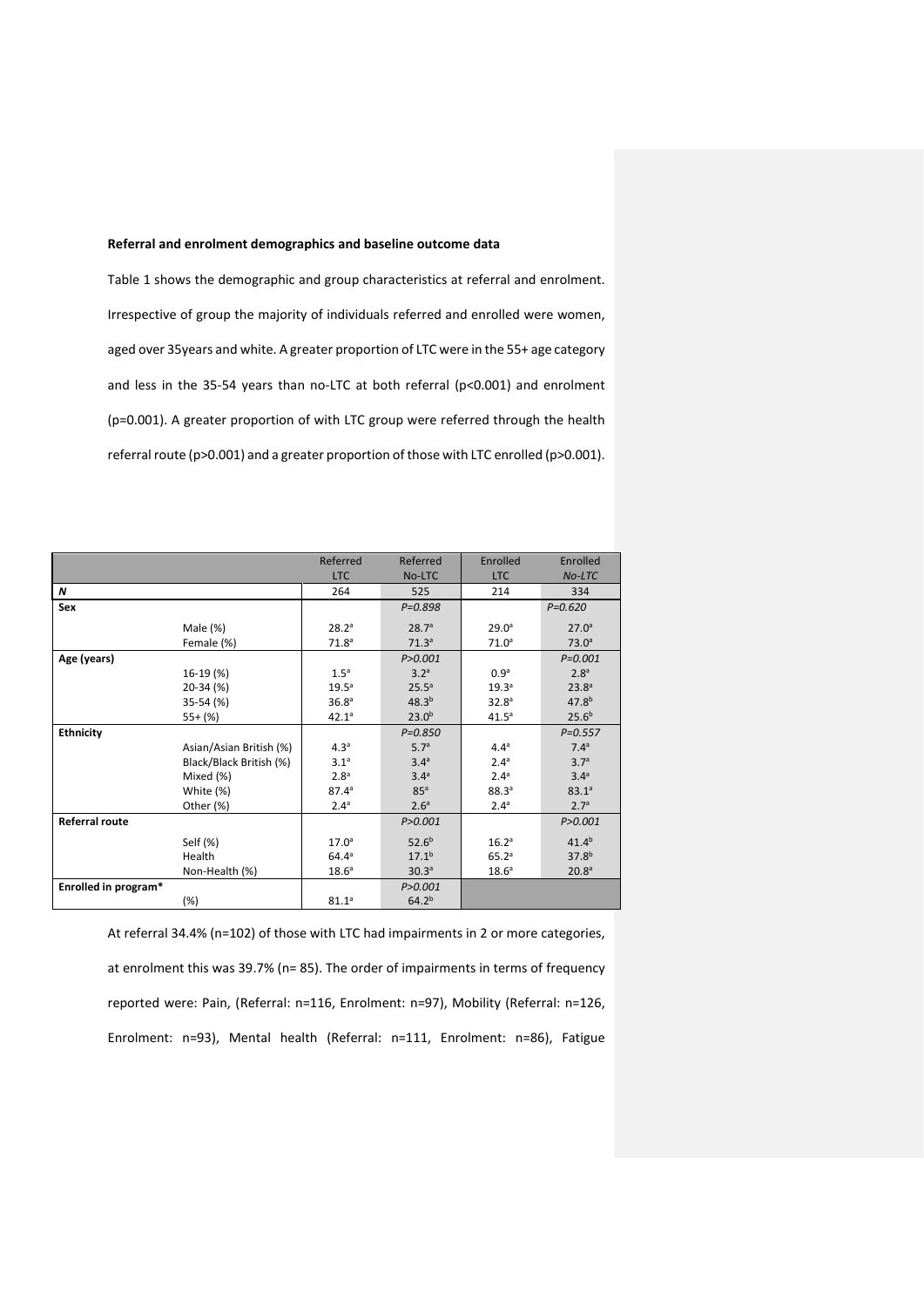(Referral: n= 84, Enrolment: n=71), "Other" (Referral: n=76, Enrolment: n=59), Hearing (Referral: n= 20, Enrolment: n=16), Vision (Referral: n=10, Enrolment: n=9), Speaking or being understood (Referral: n=9, Enrolment: n=6), Learning (Referral: n=13, Enrolment: n=5).

Table 2 shows assessment data at enrolment, there was no difference between groups in physical activity, however, general health status (Eq5D-VAS) was significantly lower in the LTC group. EQ5DL-5L dimension scores data is provided in supplement 1 the LTC group had greater severity across all dimensions (all at p<0.001).

|                              |                                        | Referred<br><b>LTC</b> | Referred<br>No-LTC | P value |
|------------------------------|----------------------------------------|------------------------|--------------------|---------|
| <b>Physical activity</b>     |                                        |                        |                    |         |
|                              | Walking (MET mins/week)                | $441 \pm 1510$         | $398 \pm 745$      | 0.689   |
|                              | Moderate (MET mins /week)              | $104 \pm 1000$         | $81 \pm 348$       | 0.701   |
|                              | Vigorous (MET mins /week)              | $58 \pm 548$ .         | $10 \pm 61$        | 0.204   |
|                              | <b>Total Activity (MET mins /week)</b> | $660 \pm 1974$         | $530 \pm 895$      | 0.367   |
| <b>General Health Status</b> |                                        |                        |                    |         |
|                              | Eg5D-VAS (0-100)                       | $49 \pm 23$            | $57 \pm 21$        | p<0.001 |

## **Outcome**

Table 2 show outcome data, activity level increased in both groups (LTC:  $p =$  <0.011, Partial  $\eta^2$  = 0.019, no-LTC p=<0.001, Partial  $\eta^2$  = 0.039) with no difference between groups in average physical activity levels (p=0.993 ( $n^2$ <0.001) and no difference in group time interaction (p=0.118). Individual response showed no difference in the proportion of people meeting PA guidelines over assessments (p=0.698, OR=0.937: 95%CI=0.674 1.303). In addition although, most physical activity was performed in the walking domain, the proportion of physical activity performed in the vigorous domain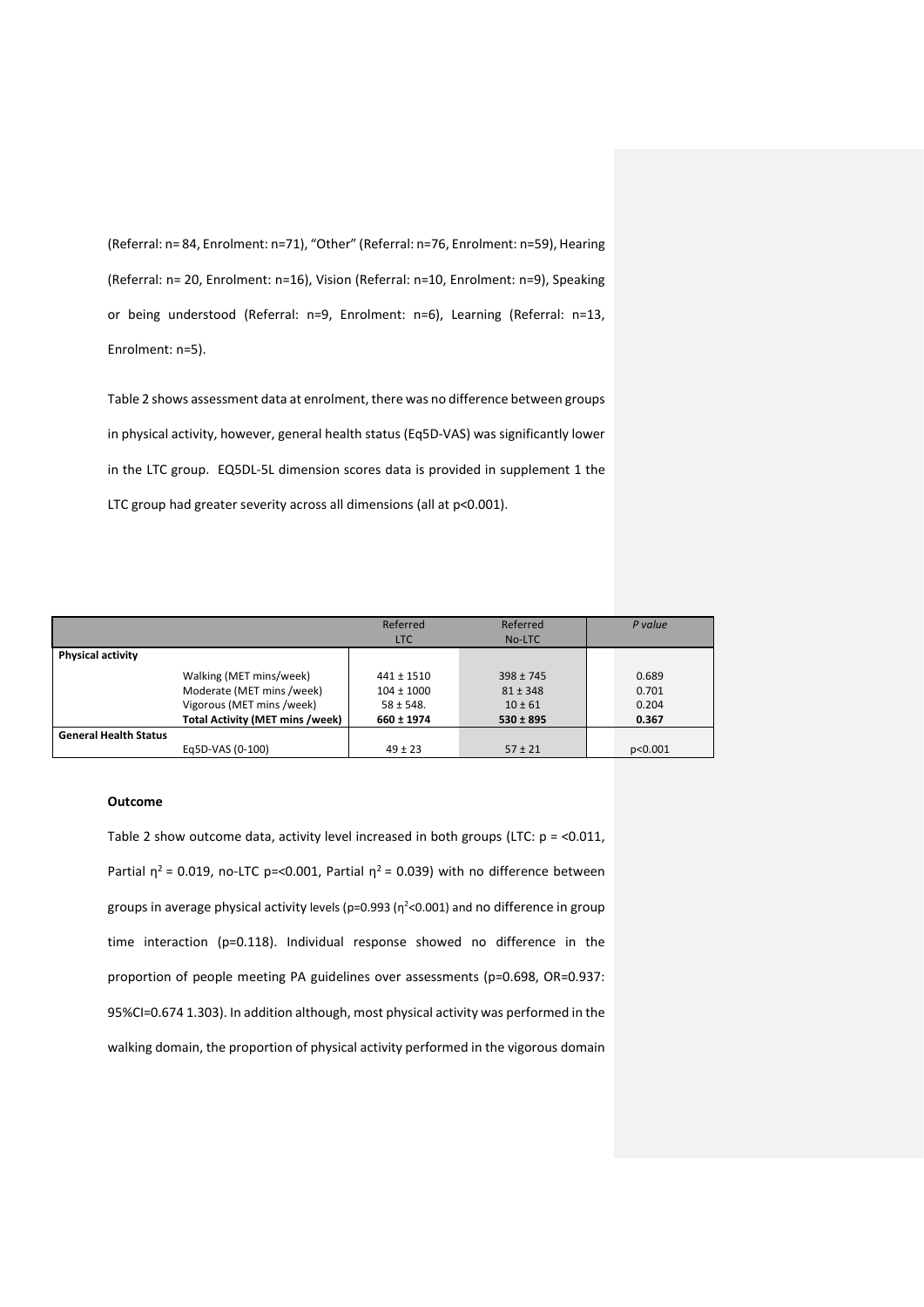increased over assessments (p<0.05) (Table 2). Time spent doing sport also increased over assessments (p = 0.001, Partial  $\eta^2$  =0.010), with no difference between groups (p=0.090, Partial  $\eta^2$ =0.005).

Whist, general health status (EQ5D-VAS) data was significantly different between groups there was no difference in the group time interaction (p=0.463) and group and both groups improved in perceived health over assessments (LTC: p = <0.001, Partial  $\eta^2$  = 0.044, no-LTC p=<0.001, Partial  $\eta^2$  = 0.045). Individual response showed no difference in the proportion of individuals eliciting minimal important difference in EQ5D VAS score (p=0.519, OR=0.912 95%CI=0.690-1.206).

# **Process**

Reported experience was positive and no statistical difference was found in the how groups rated their experience (table 3). However, there was a trend for those with LTC to not find the motivational interviewing as helpful, that approached significance (p=0.058). In both group most individuals rated physical activity as being important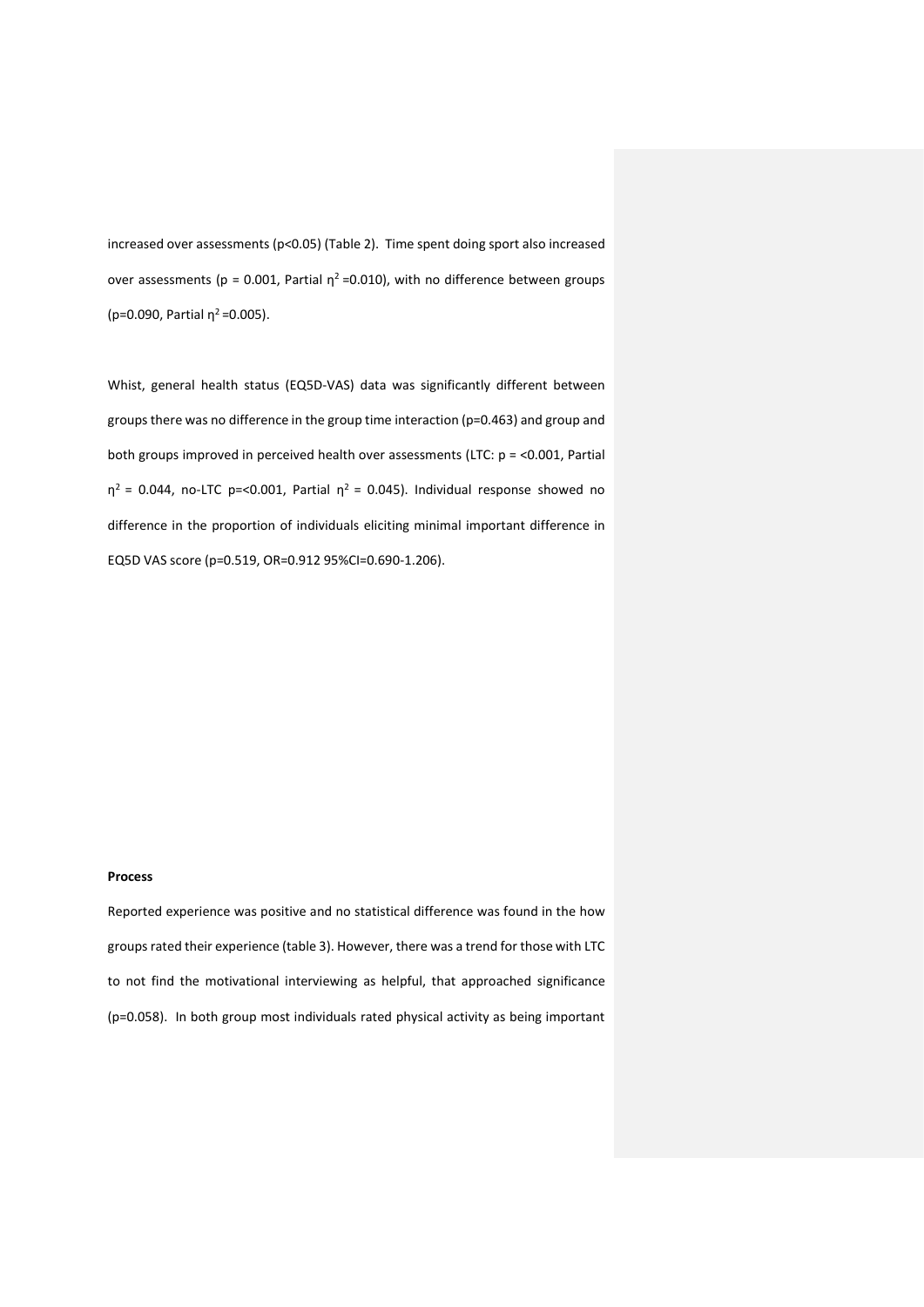for their future health and wellbeing and definitely intended to participate in physical activity in the future.

#### Discussion

This evaluation found a let's get moving based physical activity care pathway effective at recruiting people with chronic disabling conditions and provides evidence that retention and effectiveness is comparable with that of the general inactive population. The data is encouraging that, irrespective of group, the brief intervention can lead to sustained participation in physical activity in those who engaged with improvements in health related quality of life observed over a year.

The importance of recruitment and referral process and the role of the health professional is confirmed by our data  $[9, 28]$ . The majority LTC were identified via health professional referrals and more likely to enrol, this is consistent with previous findings that being referred can improve uptake and length of engagement with exercise program [\[21,](#page-17-12) [22\]](#page-17-13). However, this evaluation also indicated that engaging primary care providers remains a challenge and a barrier to recruiting the inactive population into the physical activity care pathway [11]. Despite payment for referrals 50% of referrals where made by 9 referrers and 6 of these were primary care providers (74 GP practises under Oxfordshire CCG [23]) with the second and third most prolific referrers hospital based services. A recent study found the majority of GPs in England (80%) were unfamiliar with the UK PA guidelines and 55%, reported that they had not undertaken any training with respect to encouraging PA [22]. Never-the-less it is it encouraging, in the context of this evaluation, that the majority of people referred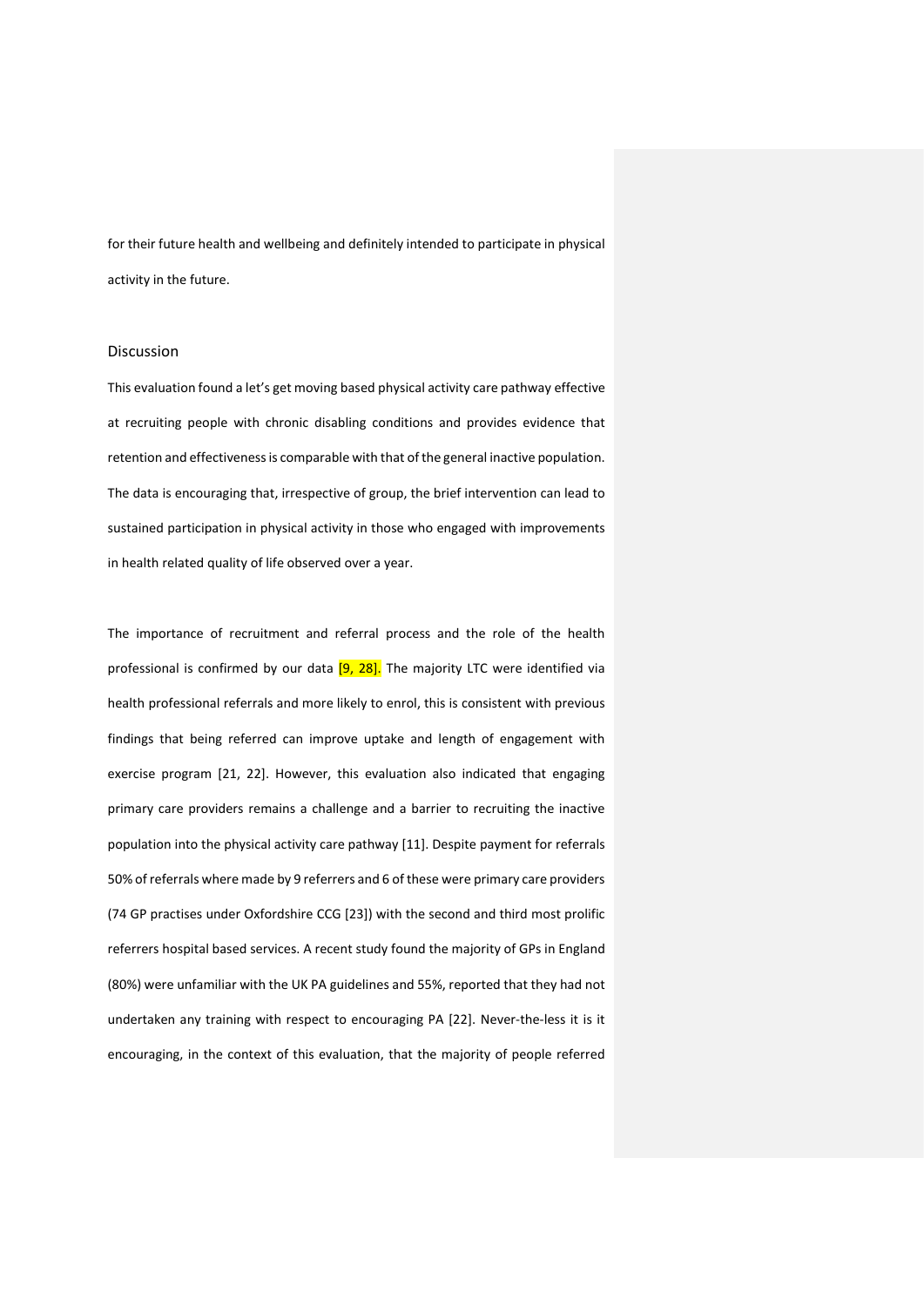from health professionals had chronic disabling conditions and 34.4% of these individuals had multiple impairments, which has shown to be associated with greater levels in inactivity [\[5\]](#page-16-4). However, our data and that from evaluations of exercise-onreferral suggest that certain conditions and associated impairments may be underrepresented in community exercise interventions[\[21\]](#page-17-12). For example learning or intellectual disability made up only made up 4.9% of those who with disability were referred but make up 14.4% of the disabled population of England[\[23\]](#page-17-14) and inactivity is particularly prevalent in this group even in those with mild disability [\[24\]](#page-17-15).

We found that the program increased average PA with the effect observed comparable to the moderate treatment effect found in a meta-analysis of intervention to increase PA in healthy adults [\[25\]](#page-17-16). Whilst, larger effects have been found in metaanalysis of PA intervention in chronically ill adults [\[26\]](#page-17-17) compared to healthy [\[25\]](#page-17-16), we found no overall difference between groups in a community program for the general sedentary population. Importantly our data is encouraging that the program led to sustained behaviour change in those who engaged and provides evidence for the effectiveness of Let's Get Moving pathway [\[13\]](#page-17-4). Attrition remained stable after the 3month assessment and compared favourably to adherence rates reported in physical activity prescriptions programs[\[27\]](#page-17-18). Considering all those who enrolled 15.0% and 18.9% in the LTC and Non-LTC group respectively met PA guidelines at 12months, consistent with results from a meta-analysis that physical activity interventions can lead small to medium improvement in PA at 12 months[\[28\]](#page-18-0). This improved physical activity behaviour is corroborated by the observed transition towards more intense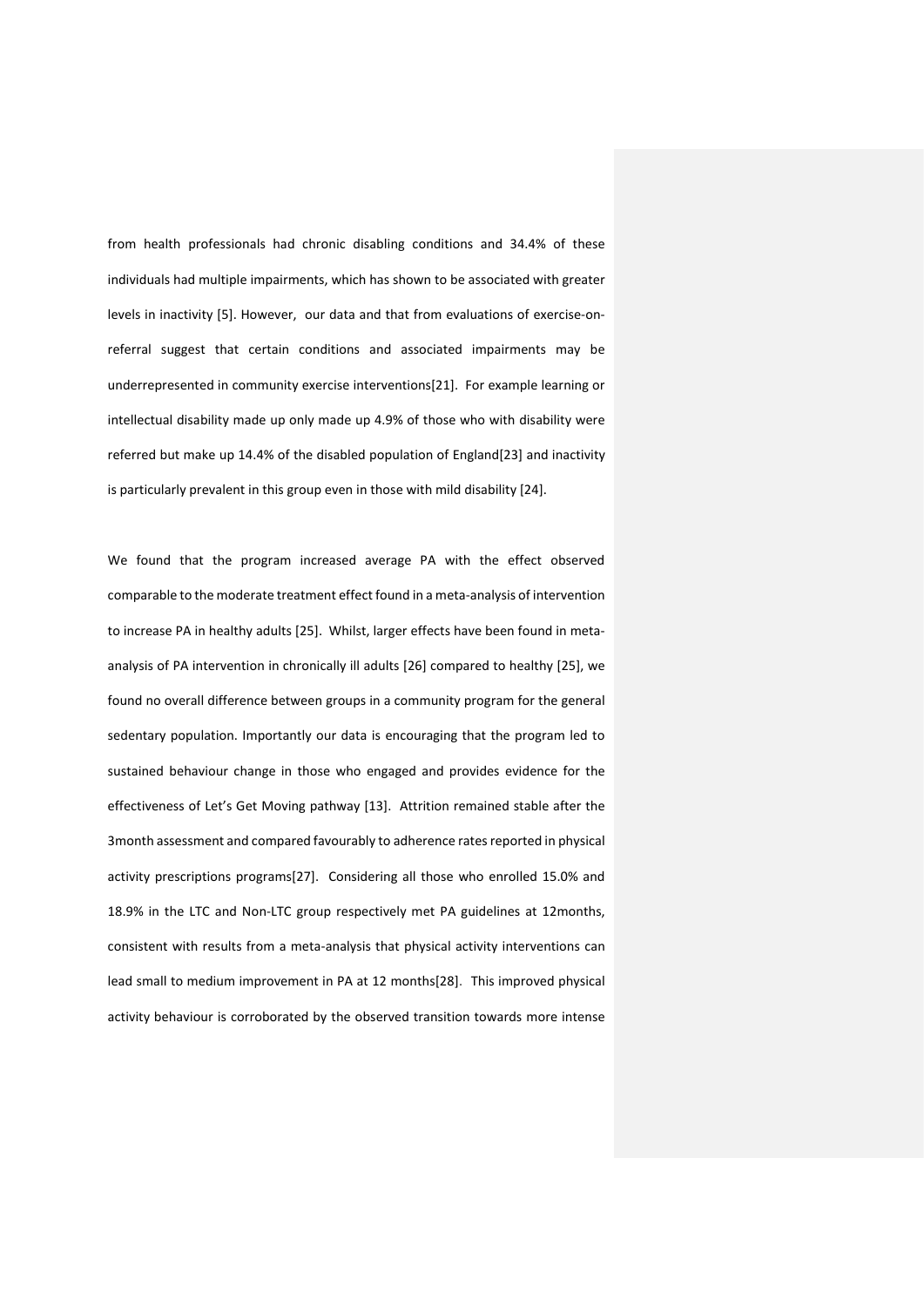physical activity over the 12month period and the intention to participate in physical activity in the future.

Perceived health has been shown to correlated with PA levels[\[29\]](#page-18-1). Baseline physical in participants was approximately 25% of the UK average of 18-64 year olds [\[30\]](#page-18-2) and was accompany by very low perceived health. Mean index score on the EQ5D-5L of 48.9 ( $\pm$  23.0) in the LTC group was significantly lower than the no LTC group (56.8 ( $\pm$ 21.1)) at baseline with both groups low compared to a UK norm for individuals with 'Insufficient' PA of 82 (95%CI: 80–83)[\[31\]](#page-18-3). A meta-analysis of studies in adults with chronic illness, has shown that PA interventions can improve quality of life outcomes [\[32\]](#page-18-4). We found a trend for a greater improvement in general health status in the LTC group. However, both group improved and remained significantly greater at baseline at 12months with an estimated 20.1% in the LTC group and 24.9% in the No LTC of those enrolled having important improvement in perceived health at 12months [\[20\]](#page-17-11).

When evaluating the generalisability of these findings it is important to consider the program took place in Oxfordshire which is affluent area of the UK and has the greatest proportion of people meeting UK PA guidelines in England [\[5\]](#page-16-4). Never-the-less 17.5% ( 95%CI: 15.6% -19.6%) of the county remain in active and the overall referral demographic was similar to the demographic of Oxfordshire[\[33\]](#page-18-5), with the notable exception a higher proportion of women being recruited across referral routes. A further consideration is that health referrers referred individuals that were older and although PA level reduces with age [\[30\]](#page-18-2), better uptake and adherence to PA interventions are predicted by older age [\[21,](#page-17-12) [34\]](#page-18-6). The relationship between primary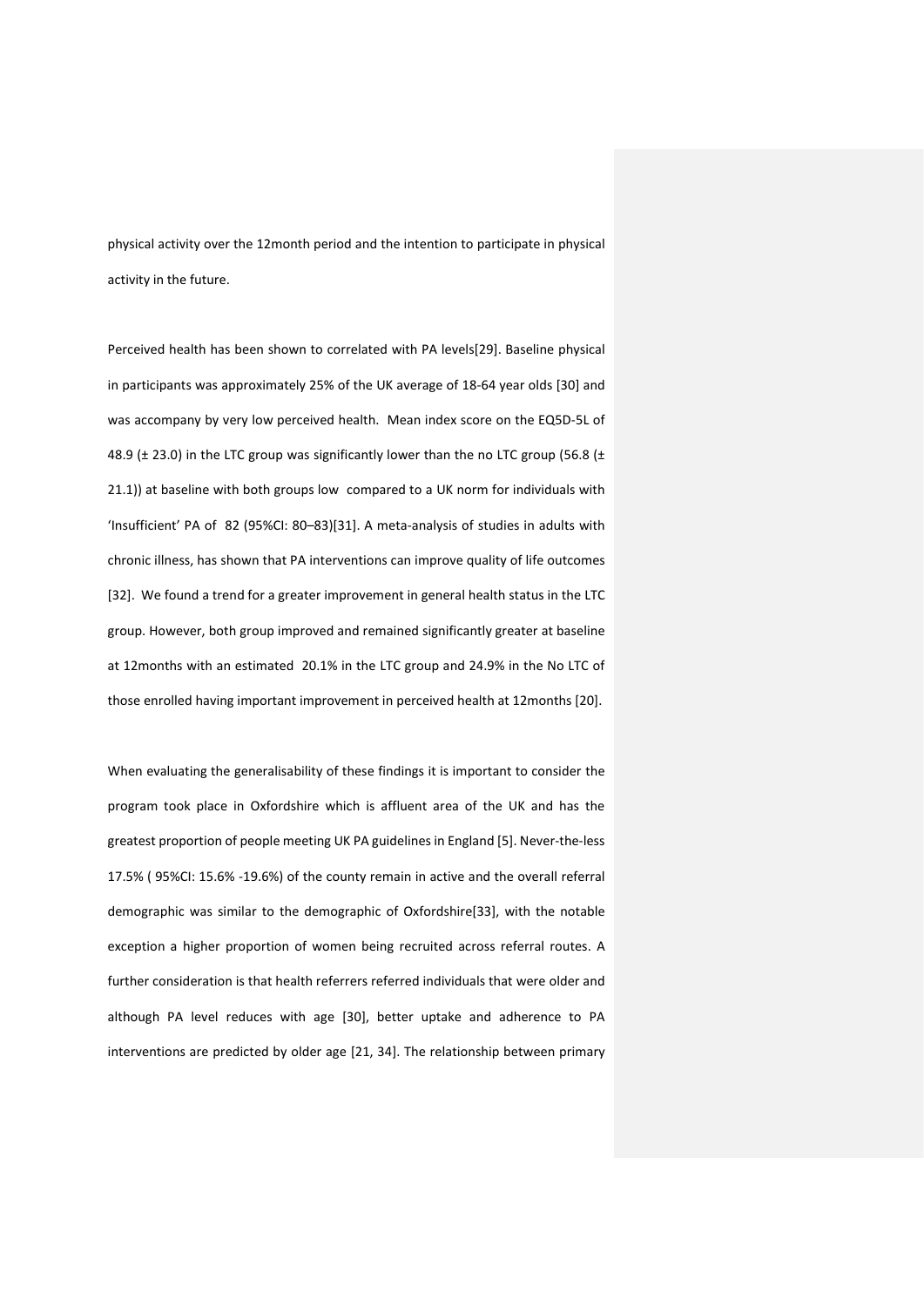care providers and community deliverers of PA intervention has been identified as a potential key factor in the success of PA promotion [\[35\]](#page-18-7). OXPSA's networks with local authority contracted leisure providers, healthcare, academia (including training courses for exercise professionals) and public health services and in Oxfordshire may have contributed to the number of those with chronic disabling condition referred and the appropriateness of available activities available.

Furthermore in should be considered this was a pragmatic evaluation of a community intervention and as such does not have levels the internal validity associated with more robust research designs. However, it followed recommendation of the 'Standard Evaluation framework for PA interventions'[\[15\]](#page-17-6) and provides practice-based evidence, that has ecological validity consistent with the RE-AIM framework, and thus able to inform future interventions[\[36,](#page-18-8) [37\]](#page-18-9). Whilst, attrition compared favourably to PA prescriptions programs[\[27\]](#page-17-18) it was likely to be the main source of bias in data. To negate this analysis followed the intention-to-treat principle and used Baseline Observation Carried Forward, assuming no change in baseline for those with missing data. Given the inclusion criteria for baseline PA it is unlikely that individuals PA levels would have reduced and it may well have been the case that some of those lost to follow up may have improved PA levels. Therefore estimates of effect might be view as conservative. Indeed, greatest improvement in physical activity and general health status was observed when there was least missing data.

Conclusion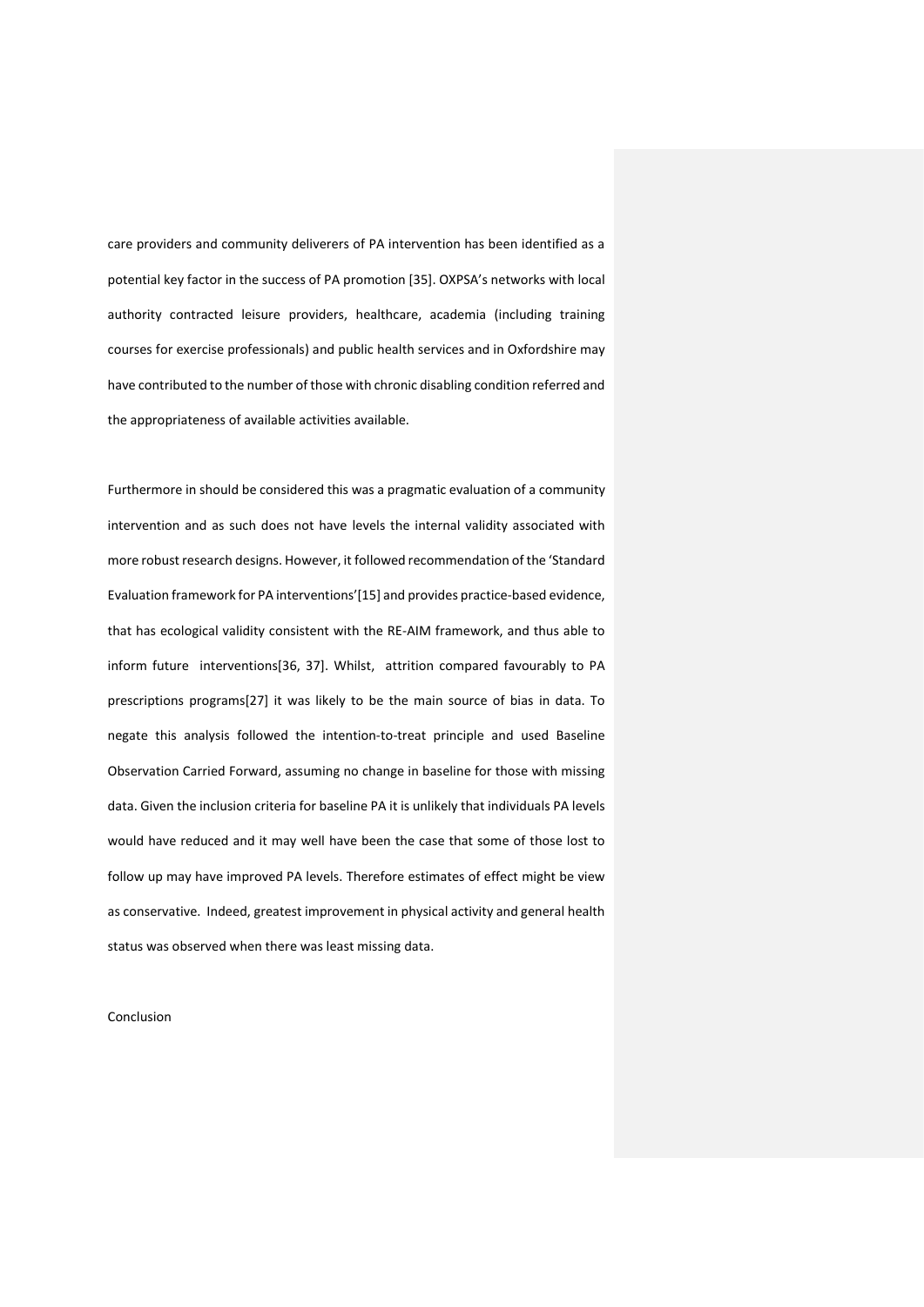In summary, the data indicates that clinicians should refer people with long term disabling conditions to community PA programs based on Let's Get Moving in order to increase physical activity and they are likely to accrue similar benefits to the general sedentary population. It supports the recommendations for the use of multiple entry routes to maximise recruitment across demograthics [6] but indicates greater efforts are required to reassure individuals with disabilities about the appropriateness of the program and encourage them the self-refer. Indeed it relieved that many primary care providers remain indifferent to refereeing to community PA interventions but that hospital services and community enterprises may be a productive source of potential participants. The effectiveness of the Let's Get Moving pathway in leading to improved physical activity behaviour in sedentary individuals is supported and may also lead to improved perceived health.

- <span id="page-16-0"></span>1. Health, H.S.o.P., *The Gobal Economic burden of non-communicable Diseases*. 2011, Word Economic Forum: Geneva.
- <span id="page-16-1"></span>2. Allender, S., et al., *The burden of physical activity-related ill health in the UK.* Journal of Epidemiology and Community Health, 2007. **61**(4): p. 344-348.
- <span id="page-16-2"></span>3. Department of Health, *CMO Annual Report 2009*. 2010.
- <span id="page-16-3"></span>4. Public, Health, and England, *Health matters: getting every adult active every day.* Public Health England, 2016.
- <span id="page-16-4"></span>5. Sport and England, *Active Lives Adult Survay*. 2017.
- <span id="page-16-5"></span>6. Rimmer, J.H., et al., *Physical activity participation among persons with disabilities: barriers and facilitators.* Am J Prev Med, 2004. **26**(5): p. 419-25.
- <span id="page-16-6"></span>7. Dawes, H., *The role of exercise in rehabilitation.* Clinical Rehabilitation, 2008. **22**((10-11)): p. 867-70.
- <span id="page-16-7"></span>8. Wen, C.P., et al., *Minimum amount of physical activity for reduced mortality and extended life expectancy: a prospective cohort study.* Lancet, 2011. **378**(9798): p. 1244-53.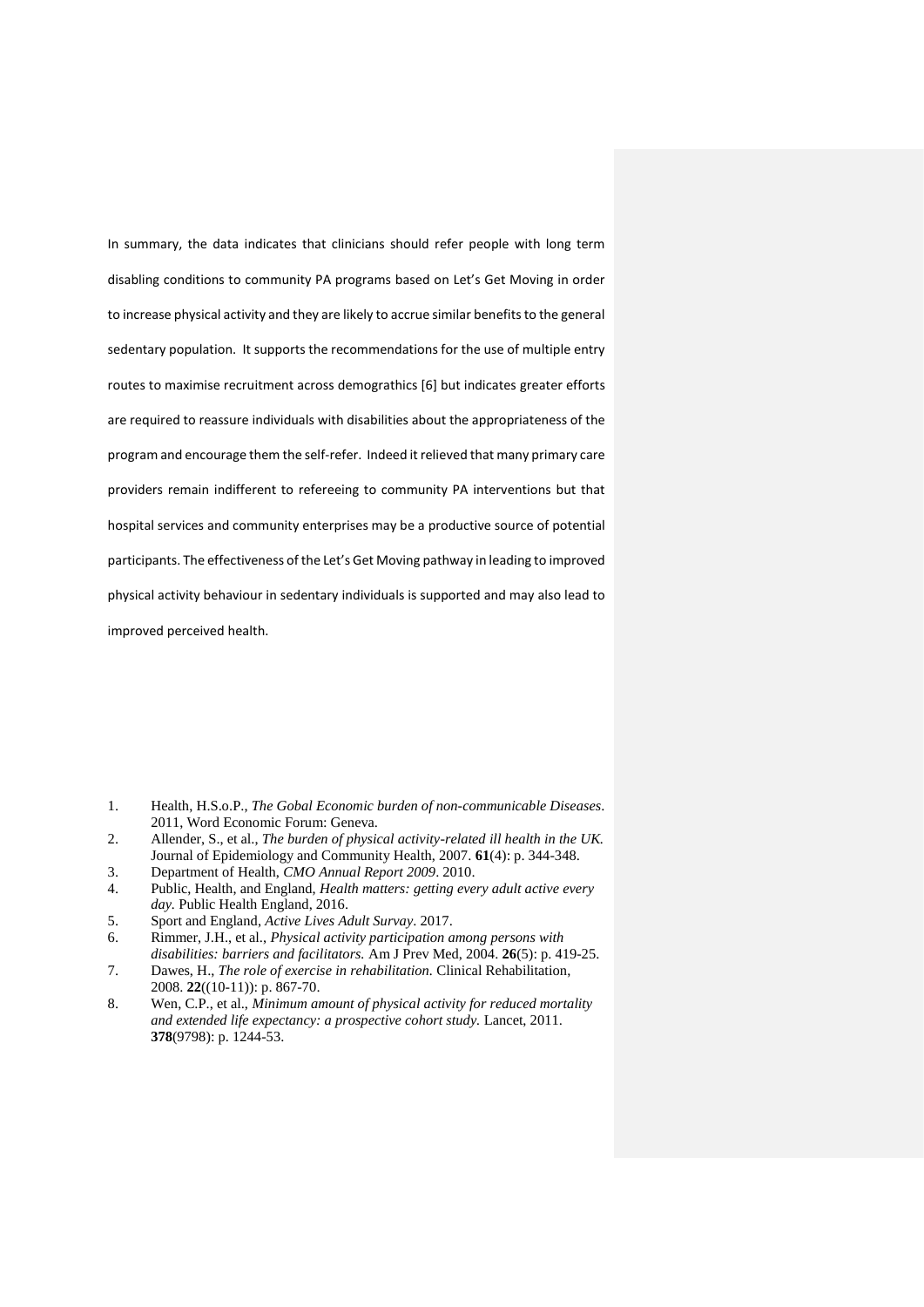- <span id="page-17-0"></span>9. Foster, J., K. Thompson, and J. Harkin, *Let's Get Moving Commissioning Guildence: A physcial activity care pathway*. 2012, DH.
- <span id="page-17-1"></span>10. Bull, F.C. and K.E. Milton, *A process evaluation of a "physical activity pathway" in the primary care setting.* BMC Public Health, 2010. **10**: p. 463.
- <span id="page-17-2"></span>11. Department, Of, and Health, *Let's Get Moving Essex 2011-2012 Report and Evalaution.* 2012.
- <span id="page-17-3"></span>12. Boehler, C.E., et al., *The cost of changing physical activity behaviour: evidence from a "physical activity pathway" in the primary care setting.* BMC Public Health. **11**: p. 370.
- <span id="page-17-4"></span>13. James, D.M., H. Johnston, L, *Response to: Effect of exercise referral schemes in primary care on physical activity and improving health outcomes: systematic review and meta-analysis.* BMJ, 2011. **343**(d6462).
- <span id="page-17-5"></span>14. Officer, C.M., *Start Active, Stay Active: A report on physical activity for health from the four home countries*. 2011, DH: London.
- <span id="page-17-6"></span>15. Cavill, N., K. Roberts, and Rutter H, *Stadard Evalauation Framework for physical activity interventions.* Oxford: National Obesity Observatory, 2012.
- <span id="page-17-7"></span>16. Group, T.I., *International physical activity questionnaire: Short last 7 day telephone format*. 2002, The IPAQ Group.
- <span id="page-17-8"></span>17. Group, T.I., *Guidelines for Data Processing and Analysis of the International Physical Activity Questionnaire (IPAQ) – Short and Long Forms*. 2005, The IPAQ Group.
- <span id="page-17-9"></span>18. Oemar, M. and B. Janssen, *EQ-5D-5L User Guide*. 2013, EuroQol Group: Rotterdam, The Netherlands.
- <span id="page-17-10"></span>19. Bull, F.C., et al., *Physical Activity Guidelines in the U.K.: Review*
- *and Recommendations.* Loughborough University, 2010.
- <span id="page-17-11"></span>20. Sorensen, J., et al., *Exercise on prescription: changes in physical activity and health-related quality of life in five Danish programmes.* Eur J Public Health, 2011. **21**(1): p. 56-62.
- <span id="page-17-12"></span>21. Hanson, C.L., et al., *An evaluation of the efficacy of the exercise on referral scheme in Northumberland, UK: association with physical activity and predictors of engagement. A naturalistic observation study.* BMJ Open, 2013. **3**(8).
- <span id="page-17-13"></span>22. Harrison, R.A., C. Roberts, and P.J. Elton, *Does primary care referral to an exercise programme increase physical activity one year later? A randomized controlled trial.* J Public Health (Oxf), 2005. **27**(1): p. 25-32.
- <span id="page-17-14"></span>23. Kowalewski, M., *Mapping Disability: The Facts* in *A review of statistics on England's disabled*

*population*. 2016, Sport England: London.

- <span id="page-17-15"></span>24. Dairo, Y.M., et al., *Physical activity levels in adults with intellectual disabilities: A systematic review.* Prev Med Rep, 2016. **4**: p. 209-19.
- <span id="page-17-16"></span>25. Conn, V.S., A.R. Hafdahl, and D.R. Mehr, *Interventions to increase physical activity among healthy adults: meta-analysis of outcomes.* Am J Public Health, 2011. **101**(4): p. 751-8.
- <span id="page-17-17"></span>26. Conn, V.S., et al., *Meta-analysis of patient education interventions to increase physical activity among chronically ill adults.* Patient Educ Couns, 2008. **70**(2): p. 157-72.
- <span id="page-17-18"></span>27. Arsenijevic, J. and W. Groot, *Physical activity on prescription schemes (PARS): do programme characteristics influence effectiveness? Results of a systematic review and meta-analyses.* BMJ Open, 2017. **7**(2): p. e012156.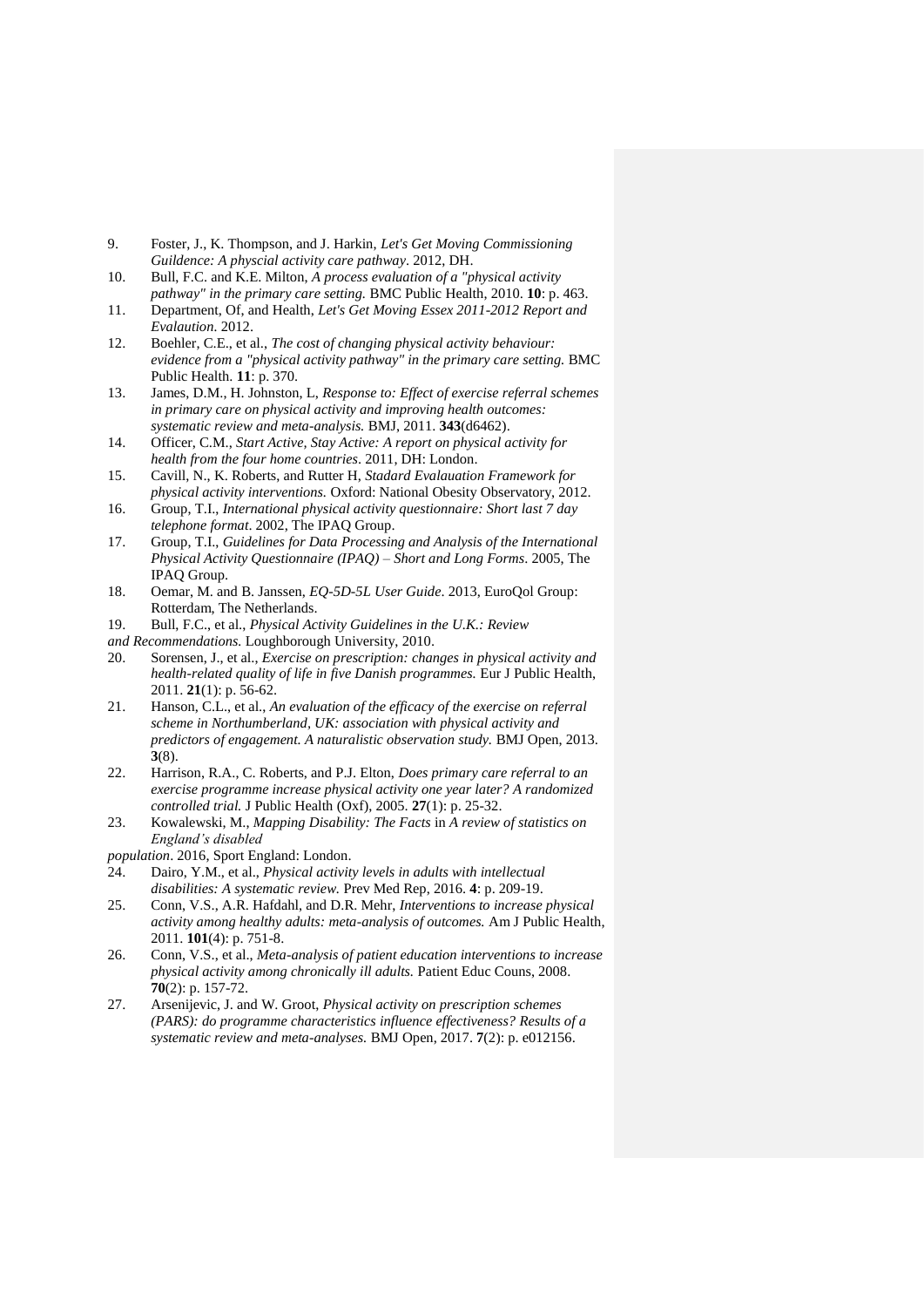- <span id="page-18-0"></span>28. Orrow, G., et al., *Effectiveness of physical activity promotion based in primary care: systematic review and meta-analysis of randomised controlled trials.* BMJ, 2012. **344**: p. e1389.
- <span id="page-18-1"></span>29. Halaweh, H., et al., *Physical Activity and Health-Related Quality of Life Among Community Dwelling Elderly.* J Clin Med Res, 2015. **7**(11): p. 845-52.
- <span id="page-18-2"></span>30. Gerovasili, V., et al., *Levels of physical activity among adults 18-64 years old in 28 European countries.* Prev Med, 2015. **81**: p. 87-91.
- <span id="page-18-3"></span>31. Clemens, S., et al., *A comparison of EQ-5D-3L population norms in Queensland, Australia, estimated using utility value sets from Australia, the UK and USA.* Qual Life Res, 2014.
- <span id="page-18-4"></span>32. Conn, V.S., A.R. Hafdahl, and L.M. Brown, *Meta-analysis of quality-of-life outcomes from physical activity interventions.* Nurs Res, 2009. **58**(3): p. 175- 83.
- <span id="page-18-5"></span>33. Statisitcs, O.f.N., *Census 2011*. 2014, Office for National Statisitcs.
- <span id="page-18-6"></span>34. Attwood, S., K. Morton, and S. Sutton, *Exploring equity in uptake of the NHS Health Check and a nested physical activity intervention trial.* J Public Health (Oxf), 2016. **38**(3): p. 560-568.
- <span id="page-18-7"></span>35. Leenaars, K.E., et al., *Facilitators and barriers in the collaboration between the primary care and the sport sector in order to promote physical activity: A systematic literature review.* Prev Med, 2015. **81**: p. 460-78.
- <span id="page-18-8"></span>36. Reis, R.S., et al., *Scaling up physical activity interventions worldwide: stepping up to larger and smarter approaches to get people moving.* Lancet, 2016. **388**(10051): p. 1337-48.
- <span id="page-18-9"></span>37. Glasgow, R.E., T.M. Vogt, and S.M. Boles, *Evaluating the public health impact of health promotion interventions: the RE-AIM framework.* Am J Public Health, 1999. **89**(9): p. 1322-7.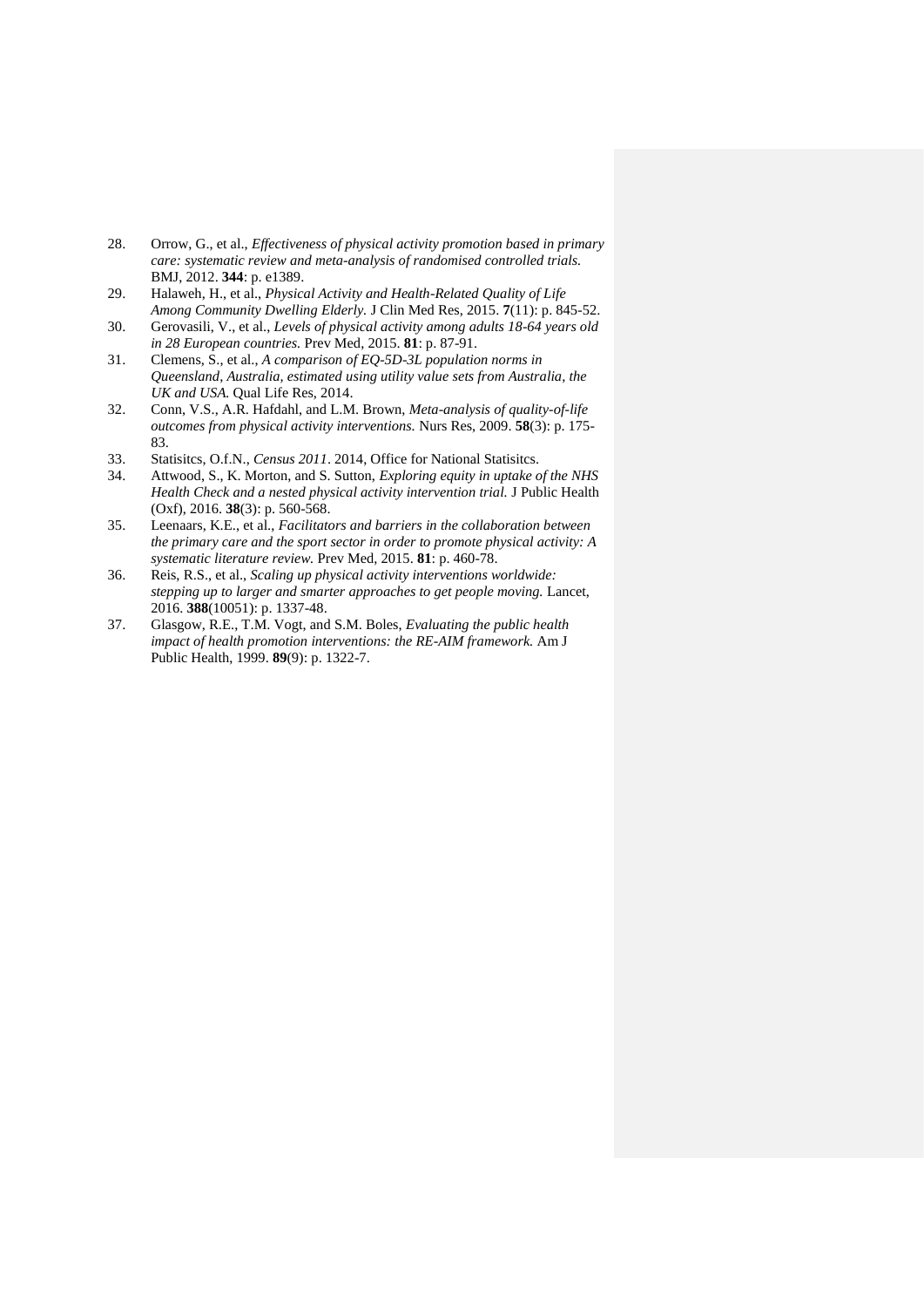|                       | <b>Baseline</b> |                 | 3 <sub>months</sub><br>6 <sub>m</sub> onths |                 | 12 months       |                 | P value (ES)   |                 |                         |
|-----------------------|-----------------|-----------------|---------------------------------------------|-----------------|-----------------|-----------------|----------------|-----------------|-------------------------|
| <b>Walking</b>        | <b>LTC</b>      | No-LTC          | <b>LTC</b>                                  | No-LTC          | <b>LTC</b>      | No-LTC          | <b>LTC</b>     | No-LTC          |                         |
| MET mins/week         | 441±1510        | 398±74          | 484±1002                                    | 519±947         | 521±1011        | 462±772         | 386±841        | $495 \pm 841$   | $0.878(n^2)$ = 0.001)   |
| [% of Total Activity] | [73.2%]         | $[81.4\%]$      | $[49.6\%]$                                  | [58.6%]         | $[48.5\%]$      | [50.6%]         | [50.4%]        | $[52.5\%]$      |                         |
| Moderate              |                 |                 |                                             |                 |                 |                 |                |                 |                         |
| MET mins/week         | 104±1000        | 81±348          | 367±1440                                    | 248±633         | 390±1226        | 272±900         | 201±1026       | $247 \pm 552$   | 0.402 ( $n^2$ =0.001)   |
| [% of Total Activity] | [17.2%]         | $[16.5\%]$      | $[37.5\%]$                                  | $[28.0\%]$      | $[36.3\%]$      | $[29.8\%]$      | [26.2%]        | [26.1%]         |                         |
| <b>Vigorous</b>       |                 |                 |                                             |                 |                 |                 |                |                 |                         |
| MET mins/week         | $58 \pm 548$    | $10 \pm 61$     | $126 \pm 453$                               | $119 \pm 486$   | 164±642         | 179±624         | 179±587        | $202 \pm 839$   | $0.805 (n^2<0.001)$     |
| [% of Total Activity] | [9.6%]          | $[2.0\%]$       | $[12.9\%]$                                  | [13.4%]         | [15.2%]         | [19.6%]         | [23.4%]        | [21.4%]         |                         |
| Sport                 |                 |                 |                                             |                 |                 |                 |                |                 |                         |
| mins/week             | $2.2 \pm 14.3$  | $1.4 + 12.0$    | $14.6 \pm 76.7$                             | $4.1 \pm 18.3$  | $14.2 \pm 59.1$ | $7.8 \pm 39.2$  | $8.8 \pm 7.7$  | $11.0 \pm 57.3$ | 0.090 ( $n^2$ =0.005)   |
| <b>Total Activity</b> |                 |                 |                                             |                 |                 |                 |                |                 |                         |
| MET mins/week         | 660±1974        | 530±895         | 976±1571                                    | 886±2686        | 1075±1865       | 913±2570        | 767±1626       | 944± 2036       | 0.993 ( $n^2$ < 0.001)  |
| [% PA quidelines]     | [0%]            | [0%]            | $[17.3\%]$                                  | [18.6%]         | $[19.6\%]$      | $[17.4\%]$      | $[15.0\%]$     | [18.9%]         | 0.698 (OR=0.937         |
| General Health        |                 |                 |                                             |                 |                 |                 |                |                 |                         |
| LTC (VAS 0-100)       | $48.9 \pm 23.0$ | $56.8 \pm 21.1$ | $52.3 \pm 22.1$                             | $60.8 \pm 20.8$ | $54.9 \pm 22.3$ | $61.2 \pm 20.3$ | $53.5 \pm 3.1$ | $61.9 \pm 20.3$ | $< 0.001 (n^2 = 0.037)$ |
| [% MID]               | N/A             | N/A             | [19.2%]                                     | [18.2%]         | [24.3%]         | [22.8%]         | [20.1%]        | [24.9%]         | $0.519$ (OR=0.912)      |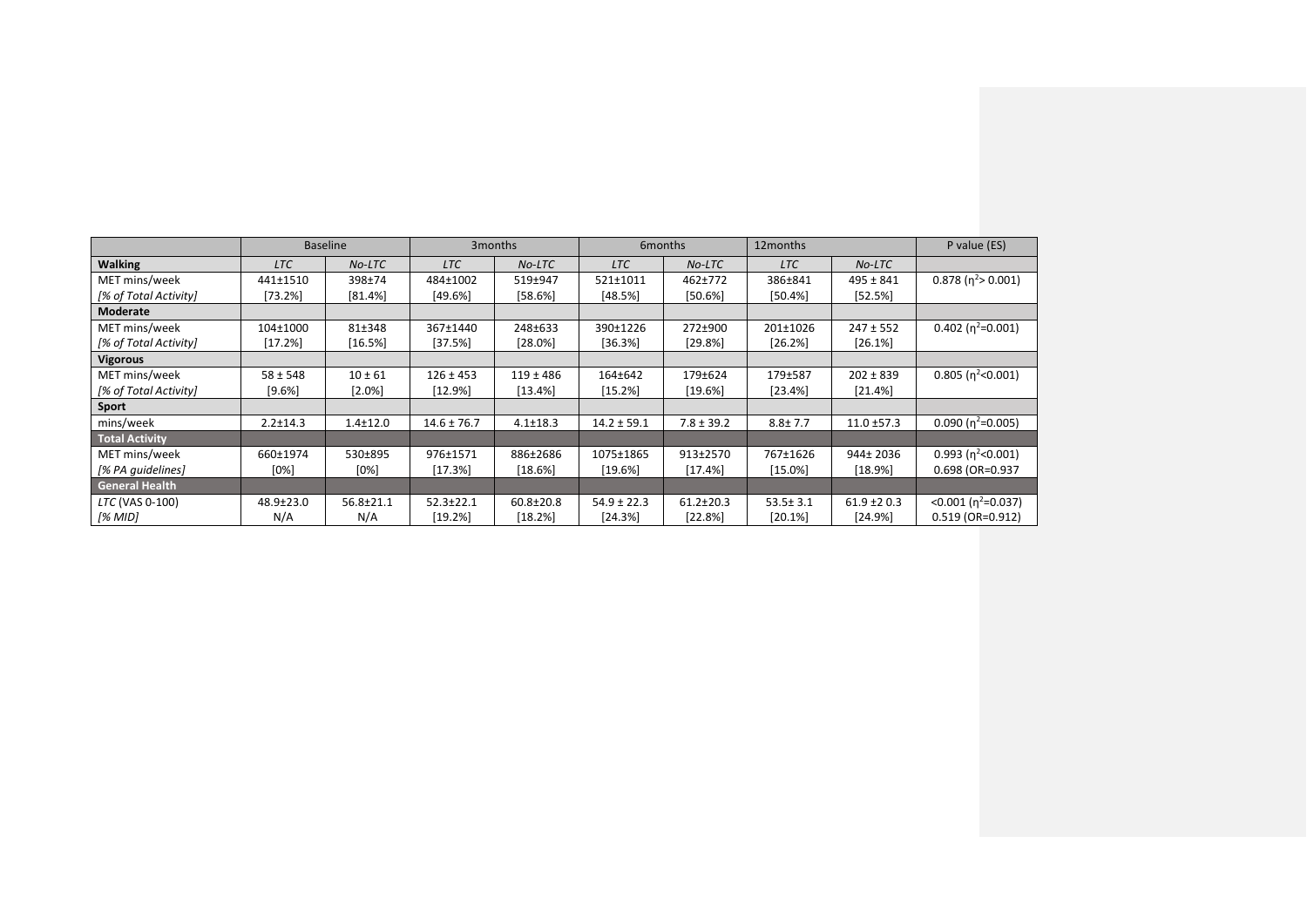| Level                                                               |              |        |            |            |            |            | * $X^2$ [p] |
|---------------------------------------------------------------------|--------------|--------|------------|------------|------------|------------|-------------|
|                                                                     | <b>LTC</b>   | No-LTC | <b>LTC</b> | No-LTC     | <b>LTC</b> | No-LTC     |             |
| How satisfied were you with process of getting referred into the    |              |        |            | 12         | 8          | 23         | 1.912       |
| programme? (Number of responses [%])                                | [11.1%]      | [5.4%] | [44.4%]    | [32.4%]    | [44.4%]    | [62.2%]    | [0.428]     |
| Did you find the coaching on the telephone helpful for motivating   |              |        |            |            |            | 15         | 5.439       |
| you to take part in exercise? Number of responses (%)               | [20.0%]      | [4.3%] | [53.3%]    | [33.3%]    | [26.7%]    | [62.5%]    | [0.058]     |
| How much did you enjoy the activities you tried? Number of          | <sup>0</sup> |        |            | 10         |            | 12         | 1.584       |
| responses (%)                                                       | $[0.0\%]$    | [8.3%] | [63.6%]    | [41.7%]    | [36.4%]    | $[50.0\%]$ | [0.423]     |
| How much do you perceive the activities you tried benefitted you in | $\Omega$     |        |            | 13         |            | 11         | 1.511       |
| terms of your health and wellbeing? Number of responses (%)         | $[0.0\%]$    | [4.0%] | [72.7%]    | $[52.0\%]$ | $[27.3\%]$ | $[44.0\%]$ | [0.625]     |
| In general how satisfied are you with programme? Number of          | $\Omega$     |        |            | 16         | 6          | 14         | 0.643       |
| responses (%)                                                       | [0.0%]       | [6.3%] | [45.5%]    | $[50.0\%]$ | [54.5%]    | [43.8%]    | [0.854]     |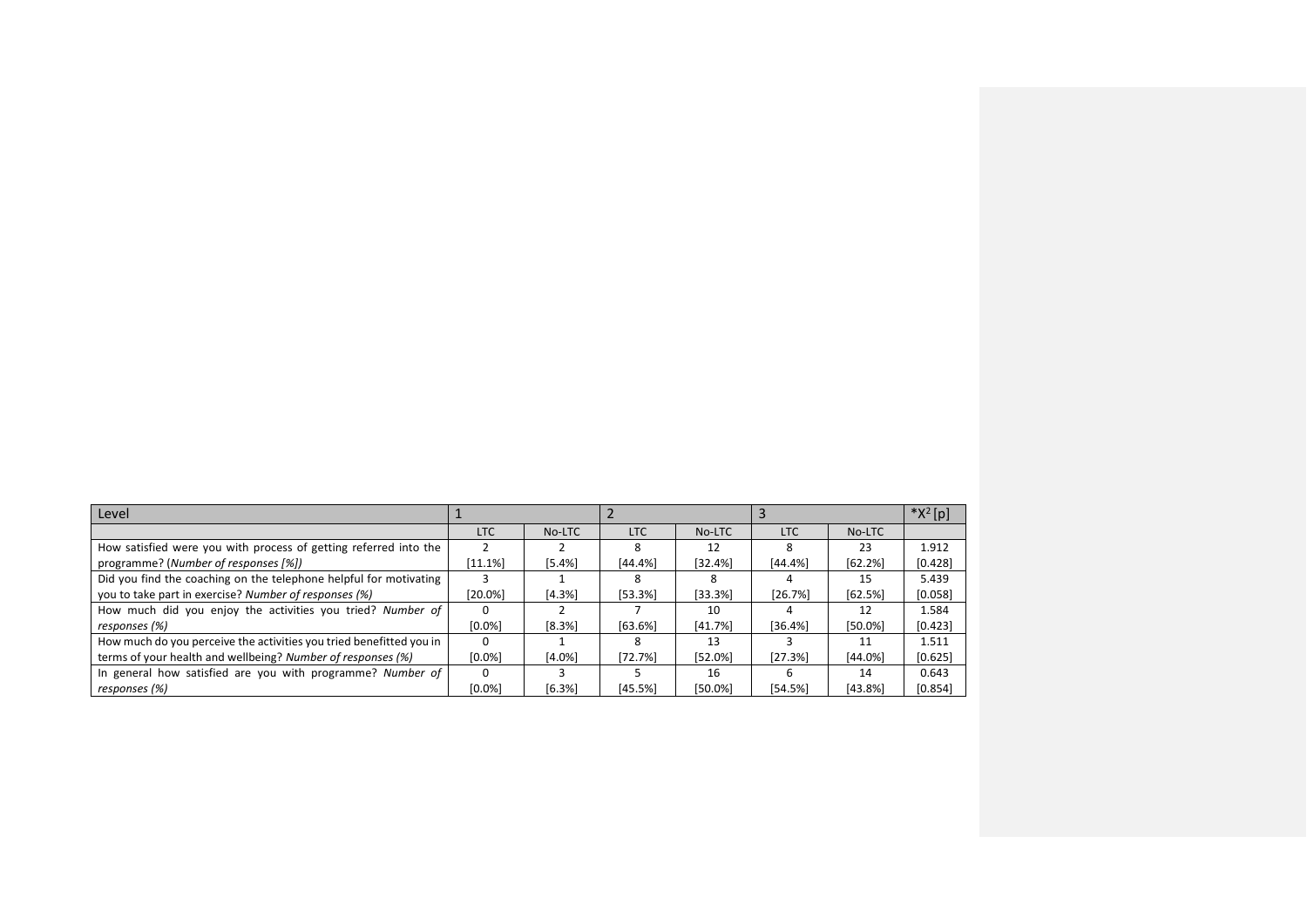| How important do you feel physical activity is for your future and    |           |           |         |            | 10      | 29         | 3.525   |
|-----------------------------------------------------------------------|-----------|-----------|---------|------------|---------|------------|---------|
| wellbeing? Number of responses (%)                                    | $[0.0\%]$ | [0.0%]    | [41.2%] | $[17.1\%]$ | [58.8%] | [82.9%]    | [0.089] |
| Do you plan to participate in physical activity in the future? Number |           |           |         |            | --      | 28         | 0.102   |
| of responses (%)                                                      | $[0.0\%]$ | $[0.0\%]$ | [18.8%] | [15.2%]    | [81.3%] | $[84.8\%]$ | 1.00    |

\*Fisher Exact test (due to minimum expected count not met)